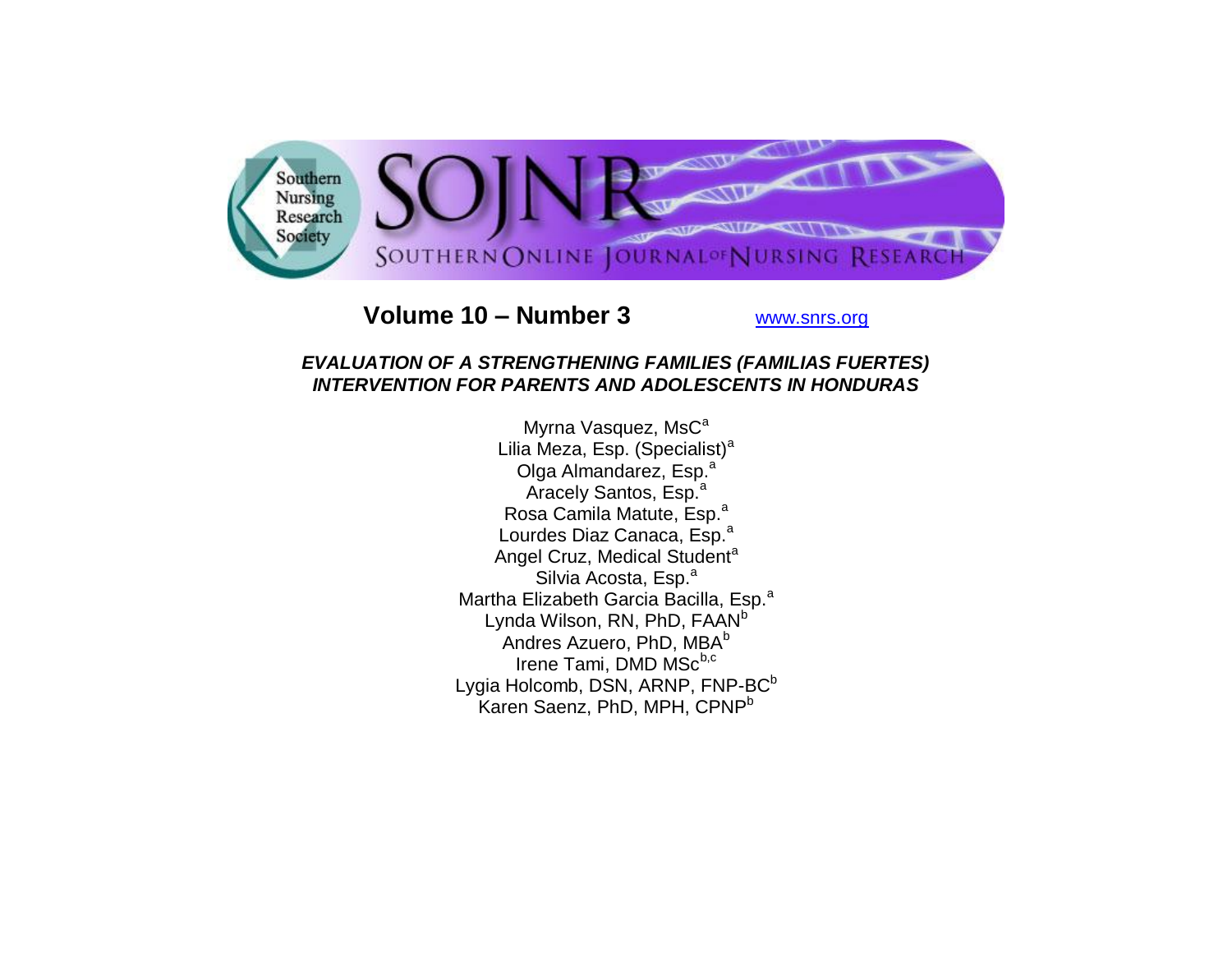<sup>a</sup> From the Universidad Nacional Autonoma of Honduras Department of Nursing **b From the University of Alabama at Birmingham, USA, School of Nursing** c From the University of Alabama at Birmingham, USA, School of Public Health

#### *Acknowledgement*

The study was funded by a Global Framework Grant from the Sparkman Center for Global Health at the University of Alabama at Birmingham. The authors acknowledge the assistance of the Pan American Health Organization in providing the materials for the Familias Fuertes Intervention, and of Roberto Aguilar in providing the facilitator training. The research team also wishes to express appreciation to the adolescents and parents who participated in this study.

### *Abstract*

Family strengthening interventions are particularly important in low-resource countries in Latin America where the effects of poverty increase the likelihood that adolescents will engage in risky behaviors. The purpose of this quasi-experimental study was to pilot a family strengthening program, Familias Fuertes, in a low-income neighborhood in Tegucigalpa, Honduras. The initial sample included 41 parents and their 10 to 14 year-old adolescents who were randomly assigned to the intervention or control group. Parents and adolescents in both groups completed study instruments prior to the beginning of the program, immediately on completing the 7-week program, as well as 4 and 12 months after completing the program. Findings suggest benefits of the intervention on adolescent-reported family closeness and parent reports of positive parenting practices and improved self esteem. There were no other differences between the two groups in adolescent reports of parenting or family relationship variables or in their reports of their use of drugs, alcohol, or tobacco, although qualitative interview data indicated that parents and adolescents perceived the program positively. Further research is needed with larger samples and with instruments that may be more sensitive to detect effects of the intervention.

**Keywords:** Adolescent, Parent, Family Strengthening, Honduras

# *EVALUATION OF A STRENGTHENING FAMILIES (FAMILIAS FUERTES) INTERVENTION FOR PARENTS AND ADOLESCENTS IN HONDURAS*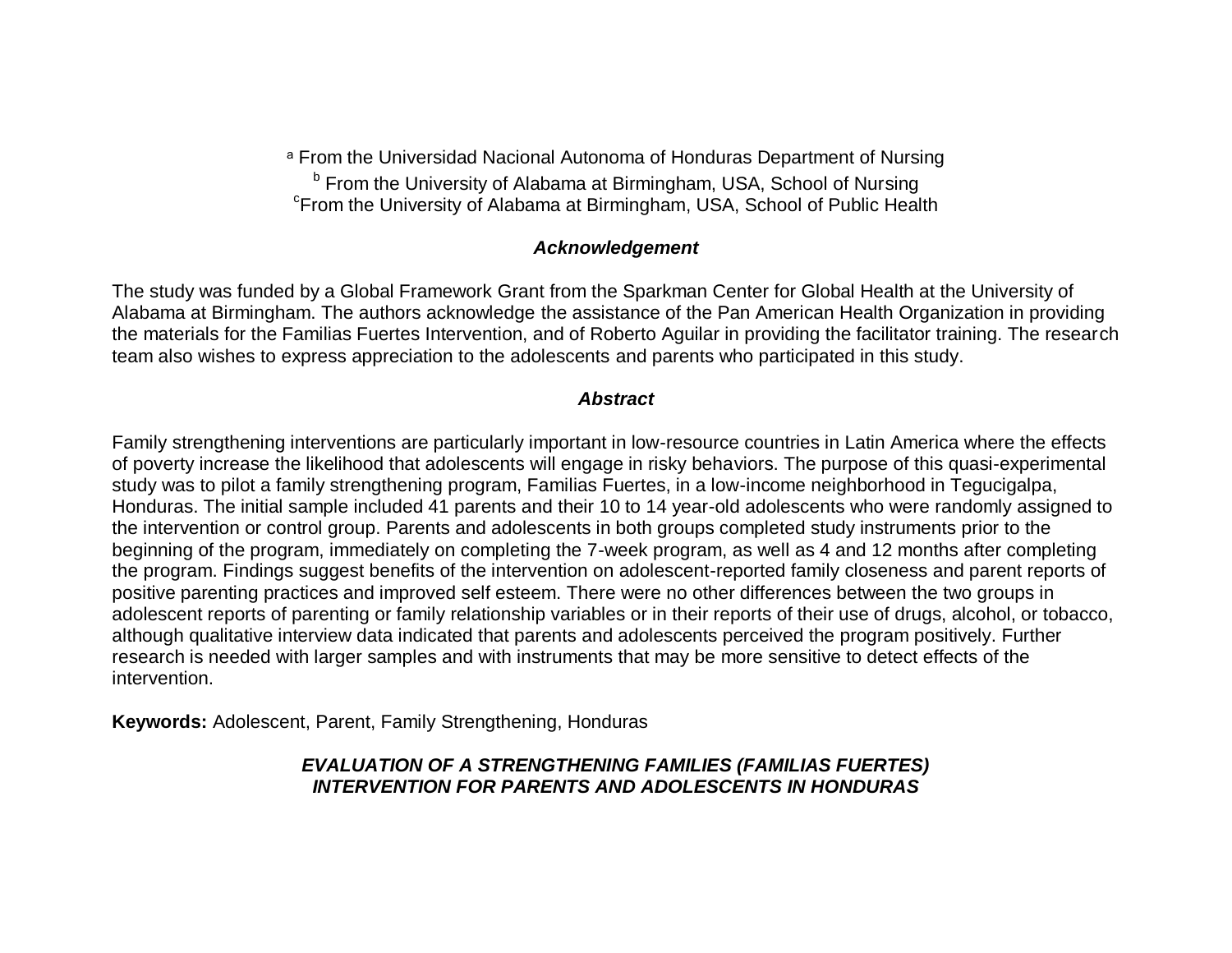#### **Introduction**

A recent World Health Organization report noted that one-fifth of the world"s population comprises adolescents, and 85% of adolescents are in the developing world[.](http://snrs.org/publications/SOJNR_articles2/n)**<sup>1</sup>** Risky health behaviors of adolescence can lead to life-long health problems. It has been estimated that two-thirds of premature deaths and one-third of adult health problems are associated with conditions or behaviors that begin in youth.**[1](http://snrs.org/publications/SOJNR_articles2/n)** Parents play a critical role in promoting healthy development of their adolescent children. Stronger families also promote safer neighborhoods, more effective schools, and a more productive workforce.**[2](http://snrs.org/publications/SOJNR_articles2/n)** The Pan American Health Organization (PAHO) identified community-based family strengthening interventions as a particularly important strategy to improve adolescent and youth health in low-resource countries where the effects of poverty increase the likelihood that adolescents will engage in risky behaviors.**[3](http://snrs.org/publications/SOJNR_articles2/n)** In many Latin American countries, adolescents represent a significant percentage of the total population, and thus programs to enhance adolescent health and reduce risky health behaviors are critical**[.](http://snrs.org/publications/SOJNR_articles2/n) 4** The purpose of this study was to pilot a family strengthening intervention in a low income neighborhood in Tegucigalpa, the capital of Honduras.

Honduras, a Central American country with a population of 7 million, has one of the highest rates of poverty, morbidity and mortality in the Americas[.](http://snrs.org/publications/SOJNR_articles2/n)<sup>5</sup> The per capita gross national income in 2008 was \$3,600, with 20.7% of the population living on less than \$1 (U[.](http://snrs.org/publications/SOJNR_articles2/n)S.) per day.<sup>6</sup> The recorded adult literacy rate is 80%, and the average number of years of education is 6.2 years[.](http://snrs.org/publications/SOJNR_articles2/n)**<sup>5</sup>** A total of 38% of the population is less than 15 years of age, and thus, programs to promote healthy futures for these youth are critical to ensure optimal development of the nation.**[7](http://snrs.org/publications/SOJNR_articles2/n)** Epidemiological data indicate that Honduran youth are at high risk for physical, psychosocial, and developmental health problems. Lack of access to education or job opportunities contributes to the high rate of teen pregnancy and early marriage in the region, where 24-41% of adolescents marry prior to age 18 years, and 46-63% of youth have had sexual relations prior to age 20.**[5](http://snrs.org/publications/SOJNR_articles2/n)** Honduras has the highest rate of births to teens between 15-19 years of age in Central America (with a fertility rate of 114 - 162 births for every 1000 girls between the age of 15-19 years in urban and rural areas, respectively).**[3](http://snrs.org/publications/SOJNR_articles2/n)** Honduras also has the third highest incidence of HIV/AIDS in the region, (with Haitl<sup>a</sup>nd Guyana reporting the highest rates).<sup>[3](http://snrs.org/publications/SOJNR_articles2/n)</sup>

The Strengthening Families Program: For Parents and Youth 10-14 (SFP 10-14) is an evidence-based family skillsbuilding training program that has been found to be effective in delaying the onset substance use, lowering levels of aggression, increasing the resistance to peer pressure in adolescents. The program is also effective in increasing parents'/caregivers' effectiveness in setting appropriate limits and showing affection and support for their children[.](http://snrs.org/publications/SOJNR_articles2/n)<sup>8</sup> In a review of longitudinal studies evaluating substance abuse prevention programs published in the International Cochrane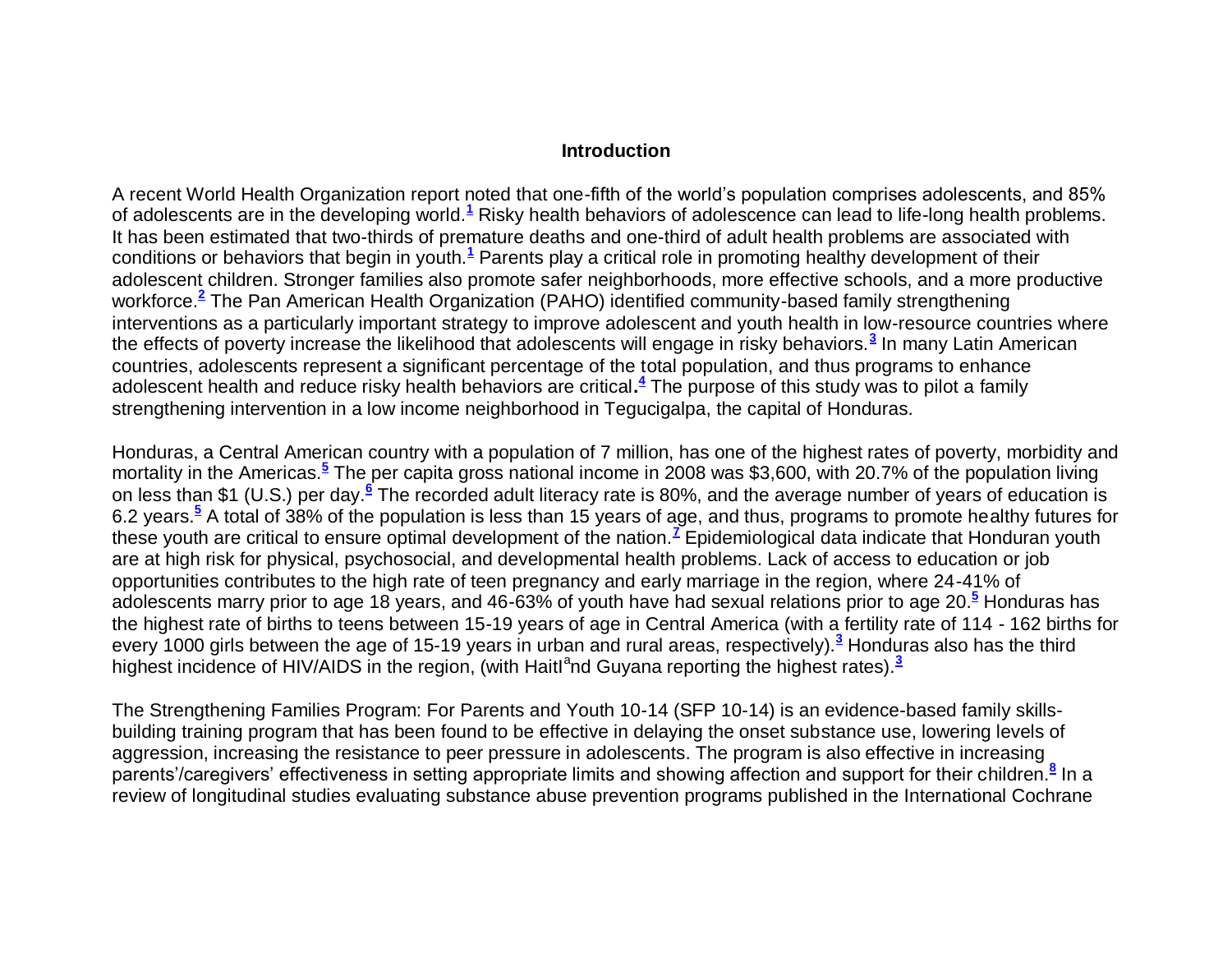Collaboration Reviews, Foxcroft and colleagues concluded that the SFP 10-14 was twice as effective as any other program in the world[.](http://snrs.org/publications/SOJNR_articles2/n)**<sup>9</sup>** The SFP 10-14 program was evaluated in a randomized controlled trial that involved random assignment of families with children age 10-14 from 33 Iowa public schools. These studies included rigorous outcome evaluations involving the use of multiple methods and collection of data 6, 18, 24, 30, 48, and 72 months after the pretest. A total of 161 families participated in 21 intervention groups at 11 different schools, with group sizes ranging from 3-15 families. Ninety four percent of the families participated in 5 or more of the 7 sessions. Findings indicated that parents in the intervention group demonstrated significantly improved parenting behaviors (communicating specific rules and consequences for using substances, controlling anger when communicating with the child, and increased positive involvement and communication with the child). Youth who participated in the program had lower levels of substance use, problem conduct, school problems, affiliation with antisocial peers, and better peer resistance. Some of the group differences actually increased in favor of the intervention group youth over the 6 year follow-up.**[10-13](http://snrs.org/publications/SOJNR_articles2/n)**

The original SFP 10-14 program was based on three theoretical models: a biopsychosocial, vulnerability model, a resiliency model, and a family process model linking economic stress and adolescent adjustment. Social Learning Theory principles guide the sessions and how they are delivered. The focus is promoting authoritative parenting ("Love and Limits'), through teaching, modeling, practicing, and rewarding parenting skills. The emphasis is promoting consistent discipline, parental monitoring, and positive communication patterns.**[11,14](http://snrs.org/publications/SOJNR_articles2/n)** The program consists of seven sessions beginning with a 2-hour session for parents and for youth separately, followed by a 1-hour session for youth and parents meeting together. The interventions in the sessions include viewing videos, role-playing, discussions, learning games, and family projects.

In 2002, the PAHO conducted a review of projects focused on parents of adolescents and decided to adapt the SFP 10- 14 program in order to replicate an evidence-based intervention in Latin America.**[15](http://snrs.org/publications/SOJNR_articles2/n)** The SFP 10-14 program was translated to Spanish and adapted based on recommendations of experts so that it would be culturally relevant for Latin American families. The adapted Spanish version of the program is called "Familias Fuertes (FF)," and the facilitator"s manual, curriculum materials, and videotaped vignettes used in the parent and family sessions are available from the PAHO.<sup>[16](http://snrs.org/publications/SOJNR_articles2/n)</sup> The conceptual model for the adapted program is based on an ecological model that focuses on the individual and family. At the individual level, the framework incorporates the theory of goal-setting to help adolescents identify dreams and goals and develop a plan of action to achieve these goals. At the family level, the program focuses on a model of Effective Parenting developed by PAHO which views effective parenting as a balance between demands to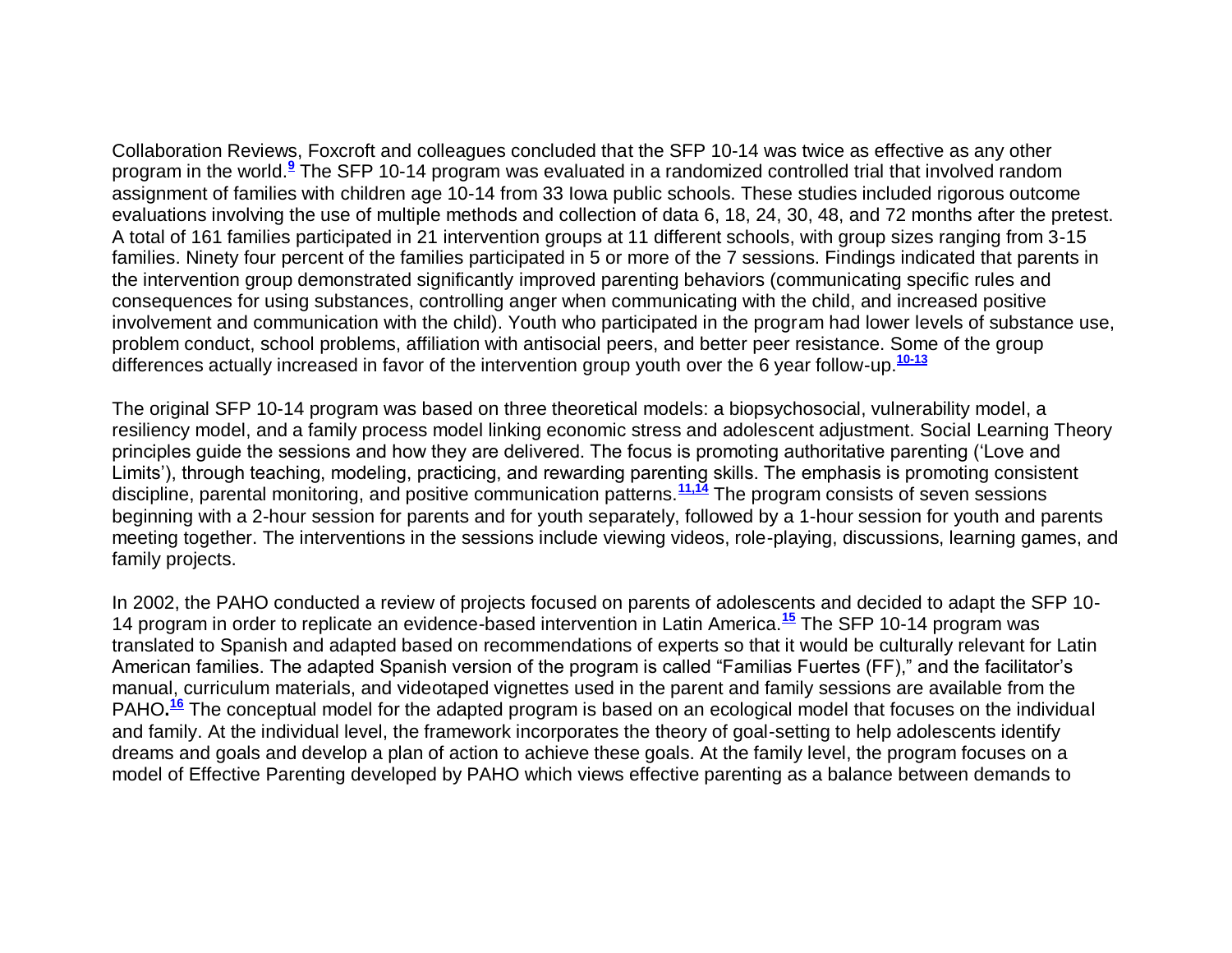provide emotional love and warmth with the need to provide structure, discipline, monitoring, and promote appropriate autonomy.**[15](http://snrs.org/publications/SOJNR_articles2/n)**

The FF program has been pilot tested and evaluated in El Salvador with 40 intervention and 36 control group parents, and 46 intervention and 40 control group adolescents. Data were collected from parents and adolescents at baseline, at the end of the 7-week program and 1 year after the program ended. Adolescent age ranged from 10-14 years, with a mean age of 12.8 years.**[17](http://snrs.org/publications/SOJNR_articles2/n)** There was no discussion in the report from the El Salvador study about the reliability or validity of the measures in the study. Comparing the median of subscales across the three measurement periods for the intervention and control groups, project staff found positive changes in favor of the intervention group on the following variables: relations of support, proximity and shared time, frequency of shared activities with caregivers, frequency that parents had established rules and reminded adolescents about the rules without criticizing them, drug use on the part of the adolescent or family members, pregnancy, and sexually transmitted infections in the adolescent.**[15](http://snrs.org/publications/SOJNR_articles2/n)**

The 2008 PAHO Regional Strategy for Improving Youth and Adolescent Health identified a need for further, rigorous evaluation of the Spanish version of the program in diverse settings in Spanish-speaking countries.**[3](http://snrs.org/publications/SOJNR_articles2/n)** The purpose of this study was to pilot the FF program with a sample of 41 adolescents and their caregivers in a low-income neighborhood in Tegucigalpa, Honduras. The study was conducted as an international research collaboration between nursing faculty members at the Universidad Nacional Autonoma of Honduras (UNAH) and the University of Alabama at Birmingham (UAB). UAB faculty assisted with obtaining funding and facilitating the study design, planning for the facilitator training, analysis of the data, and the preparation of the final project reports. UNAH faculty recruited participants, implemented the intervention, and collected all data for the study in Honduras. Although the main objectives of this pilot project were assessing the feasibility of the intervention and estimating effect size for future research, we also tested the following four study hypotheses:

- 1. Parents who participate in the program will report more positive parenting practices, more positive perceptions of their family relationships, and higher self esteem compared to control group parents;
- 2. Adolescents who participate in the program will report more time spent with family, more family closeness, more positive family relationships, higher self esteem, and lower levels of family conflict compared to control group adolescents;
- 3. Adolescents who participate in the program will report higher levels of parent monitoring, more family rules, and more parental concern about their use of tobacco, drugs or alcohol compared to control group adolescents;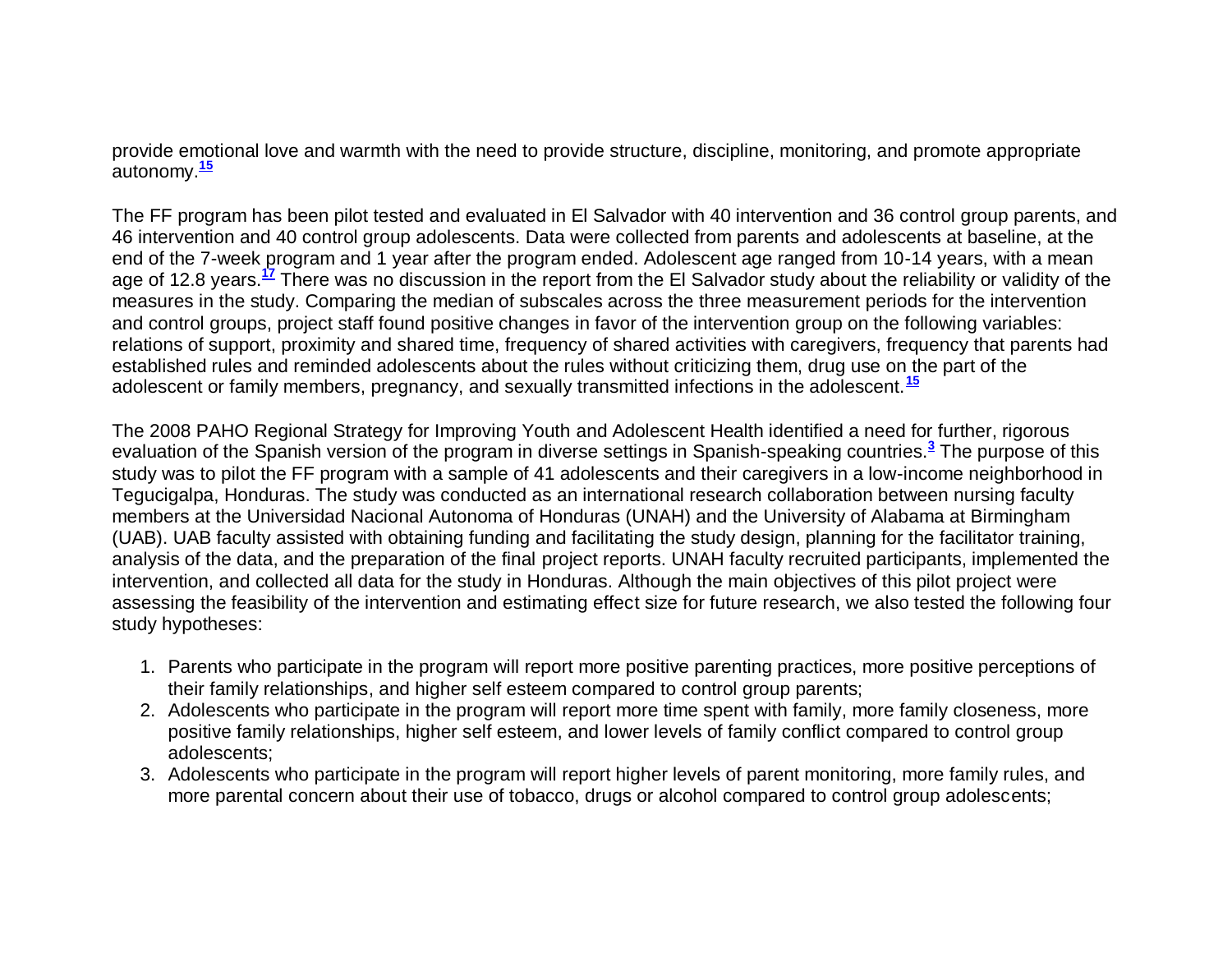4. Adolescents who participate in the program will report lower rates of use of drugs, tobacco and alcohol compared to control group adolescents.

In addition to testing the above hypotheses, researchers maintained logs to document the process of implementing the program and to identify challenges and implications for future program implementation and evaluation.

#### **Methods**

#### *Design*

A quasi-experimental design was used, with 21 parent-adolescent pairs assigned randomly to the control and 20 assigned randomly to the intervention group. The random assignment was done by a simple drawing of slips of paper for each family that designated whether the family was assigned to the control or intervention group.

#### *Protection of Human Subjects and Sample*

The study was approved by the Institutional Review Boards of the UNAH and UAB.

Parents and adolescents were recruited from a public school in a low-income neighborhood of Tegucigalpa, Honduras. Local authorities suggested the selection of the particular neighborhood as one with a high level of social problems. Sample inclusion criteria for adolescents were the following: the adolescent was 10-14 years of age, had lived in the study community for at least 1 year, attended the target school regularly, and signed an assent form for study participation. Sample inclusion criteria for parents were that the parent be between 23 and 65 years of age, be the primary caregiver (biological or non-biological) of a child who attended the target school, had lived in the target community for at least 1 year, and signed the consent form. Recruitment flyers were posted at the school which was selected as the primary recruitment site. Letters were sent home with students announcing informational sessions to explain the study and to answer questions about the program. Three informational sessions were held and a total of 41 parents signed consents to participate in the study. Adolescents gave their assent to participate. Both parents of an adolescent were encouraged to participate in the program; however, only 31% of the adolescents were living with both parents and thus it was often difficult to involve fathers in the program. A total of 38 mothers, 3 fathers, and 41 adolescents signed consents and completed baseline measures, but only 15 families in the control group and 17 families in the intervention group completed the study. Reasons for participants dropping out of the study are not known.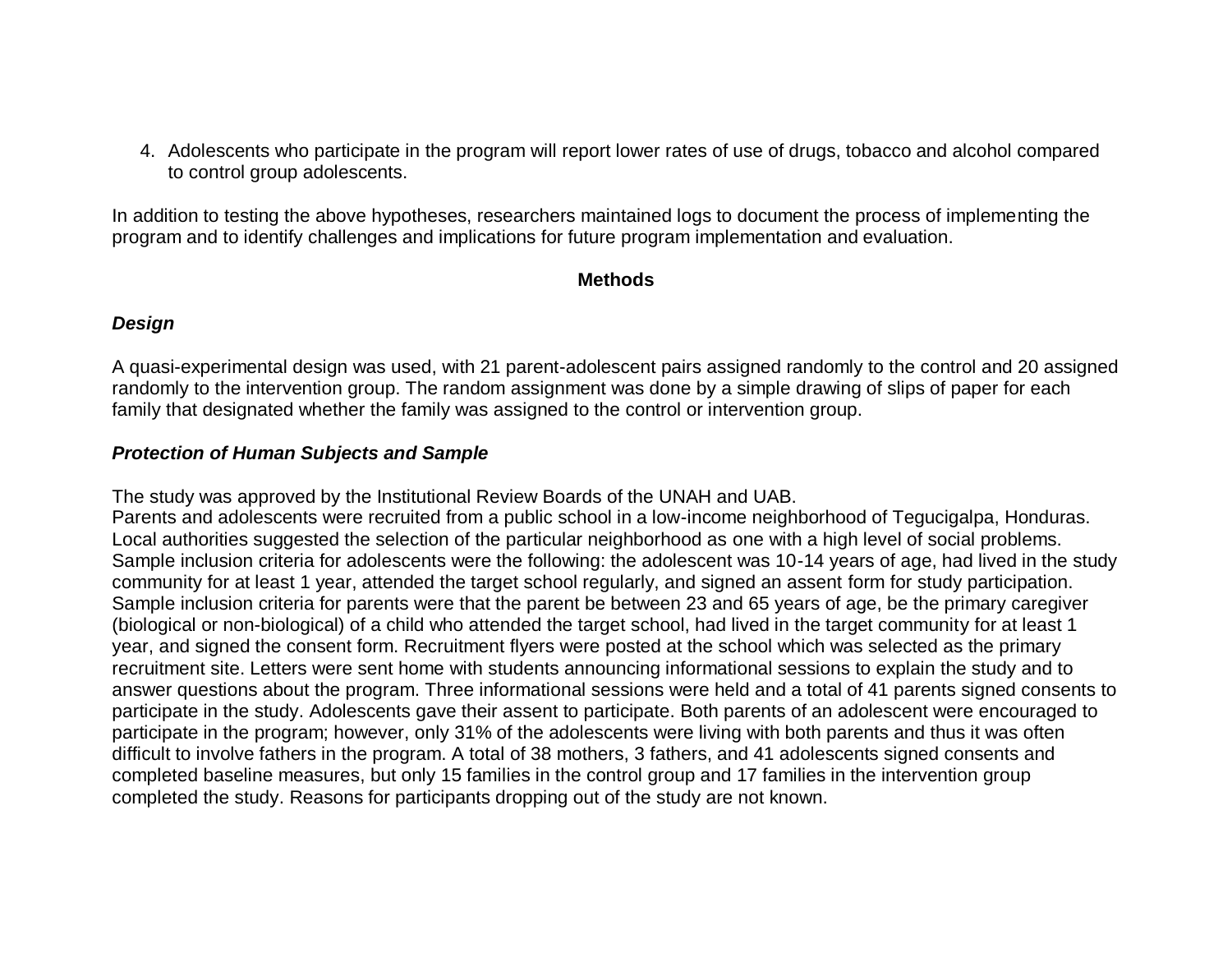#### *Intervention Group*

Adolescents and parents in the FF intervention group participated in seven weekly sessions, each lasting approximately 3 hours. UNAH nursing faculty who had been trained as FF facilitators served as facilitators for the sessions. During the first 2 hours of each weekly session, adolescents met with two facilitators and parents met with a third facilitator. During the third hour, adolescents and parents met together with the three facilitators for family sessions. Figure 1 lists the topics that were included in the adolescent, parent, and family sessions.

## *Control Group*

Adolescents and parents in the control group received informational brochures about healthy diets and other nutritional information. The participants in the control group completed all study measurement instruments at four different times as did the participants in the intervention group.

#### **Figure 1. Familias Fuertes Intervention Topics**

| <b>Topics for Parent Sessions</b> | <b>Topics for Youth Sessions</b> | <b>Topics for Family Sessions</b>      |
|-----------------------------------|----------------------------------|----------------------------------------|
| (First hour parents and youth     | (First hour parents and youth    | (Second hour parents and youth         |
| meet separately)                  | meet separately)                 | together)                              |
| 1. Love and Limits                |                                  | Supporting Children's Goals and        |
|                                   | Having Goals and Dreams          | Dreams                                 |
| 2. Establishing House Rules       | <b>Appreciating Your Parents</b> | <b>Promoting Family Communication</b>  |
| 3. Promoting Good Behavior        | Dealing with Stress              | <b>Appreciating Family Members</b>     |
| 4. Using Sanctions                |                                  | <b>Using Family Meetings+ (enhance</b> |
|                                   | Obeying the Rules                | existing content)                      |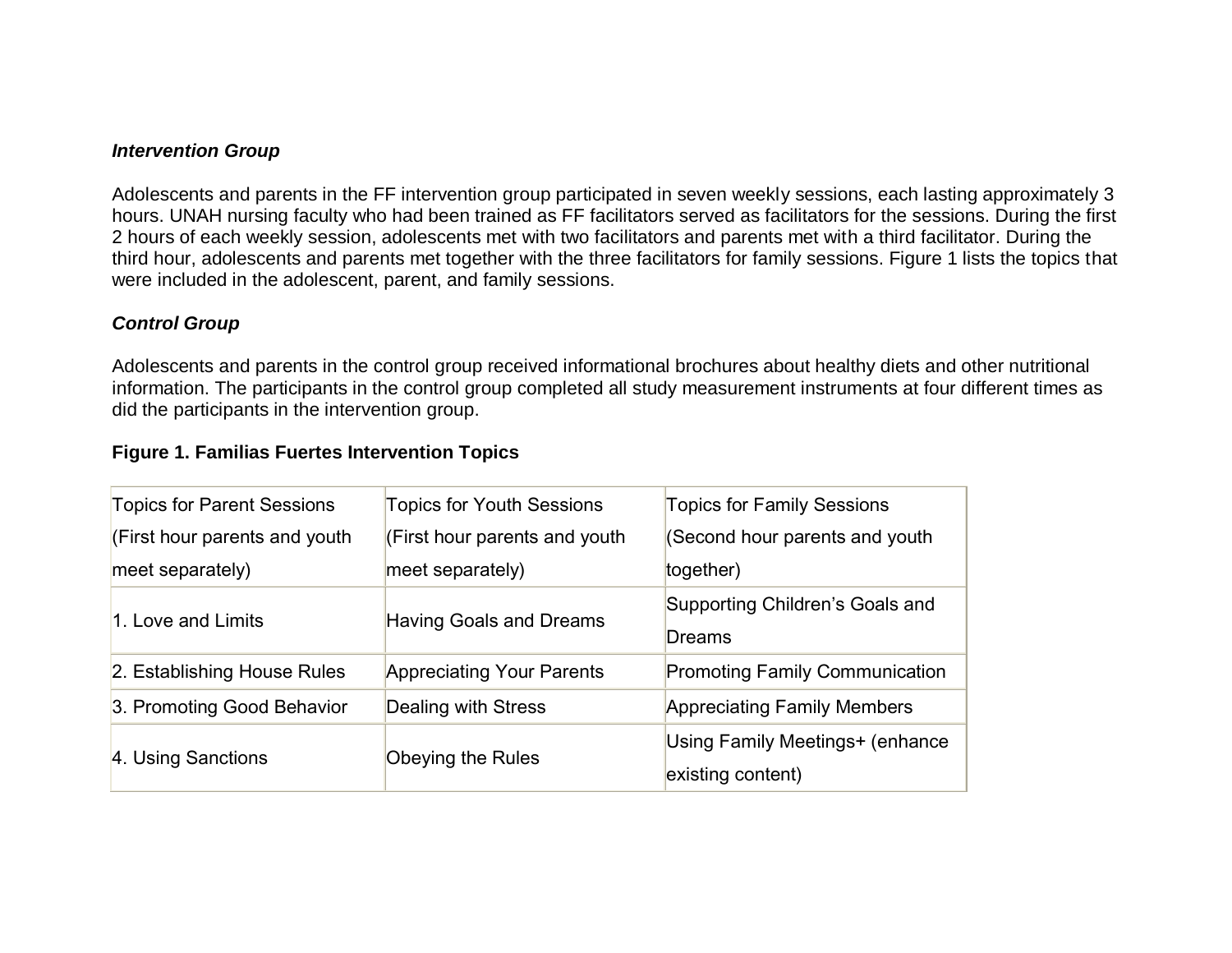| 5. Establishing Linkages                           | Dealing with Peer Pressure                | <b>Understanding Family Values</b>                                              |
|----------------------------------------------------|-------------------------------------------|---------------------------------------------------------------------------------|
| 6. Protecting Youth from Risky<br><b>Behaviors</b> | <b>Group Pressure and Good</b><br>Friends | <b>Families and Dealing with Peer</b><br>Pressure+(enhance existing<br>content) |
| 7. Connections with the<br>Community               | <b>Helping Others</b>                     | <b>Review Session and Celebration</b>                                           |

### *Procedures*

During the summer before the pilot study began, all project faculty met in Honduras to participate in FF facilitator training. A certified FF trainer with experience in implementing the FF program in El Salvador came to Honduras to lead the 3-day FF facilitator training program.

Parents and adolescents in both the intervention and control groups completed study instruments prior to the beginning of the program (Time 1 or T1), immediately after completing the 7-week program (T2), 4 months after completing the program (T3), and 12 months after completing the program (T4).

Parents and adolescents each received small gifts (such as a basket of school supplies, a book bag, food, cleaning and bath supplies) after completing the study instruments. In addition, group facilitators maintained logs describing each session and noting any particular barriers that were encountered during program implementation. One of the researchers, who was not a facilitator, observed the FF sessions with adolescents and parents, as an additional strategy for evaluating the process of program implementation.

#### *Instruments*

Measures of parents" perceptions of their parenting behaviors and adolescent perceptions of time spent with family, family closeness, positive family relationships, family conflict, parent monitoring, family rules, parental concern about their use of tobacco, drugs or alcohol, and use of drugs, tobacco and alcohol were adapted from measures used in the previous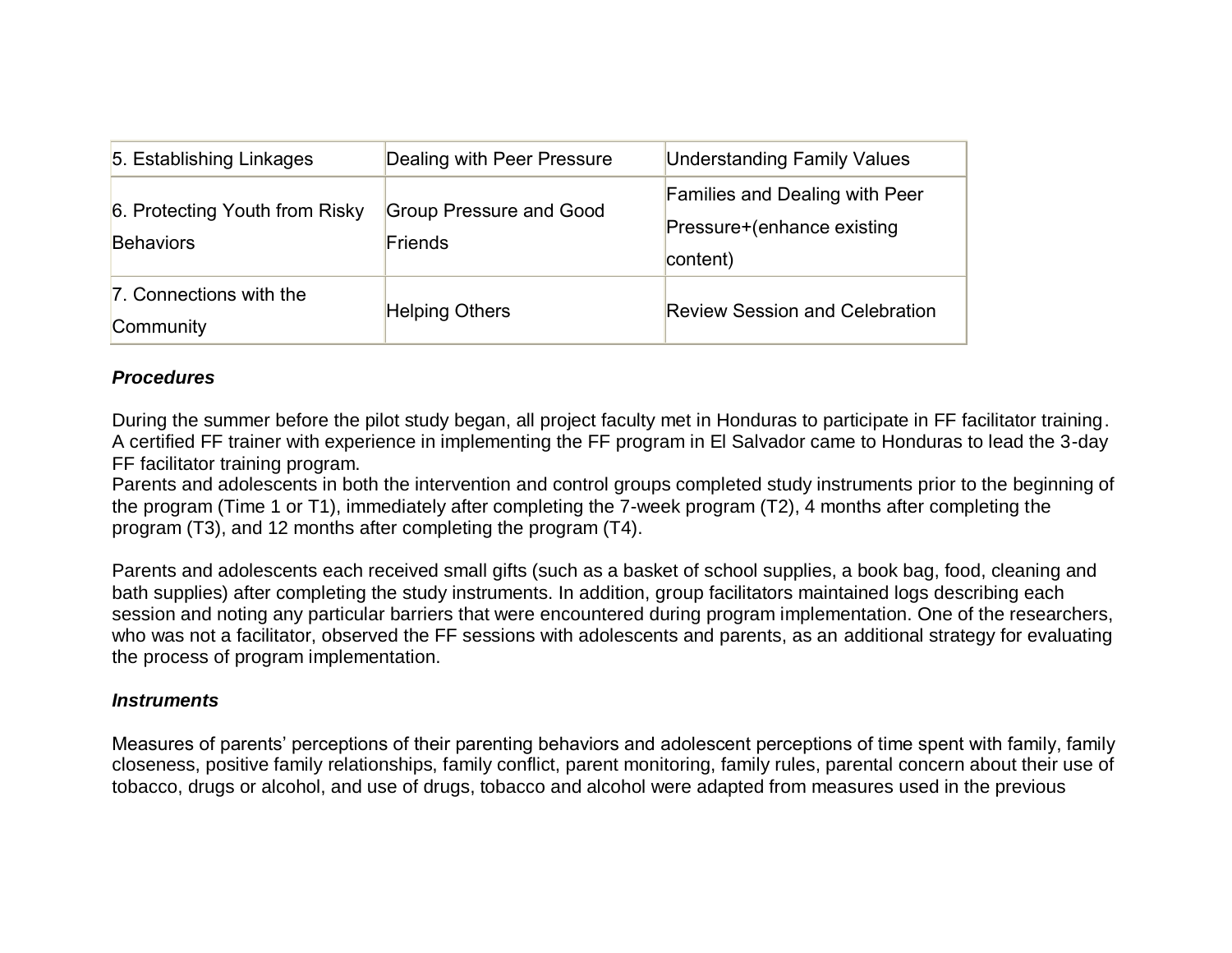evaluations of the FF programs conducted in Peru and El Salvador.**[17](http://snrs.org/publications/SOJNR_articles2/n)** These measures were adapted from scales originally developed by the United States Center for Substance Abuse Prevention (CSAP) core measures in the "Student Survey of Risk and Protective Factors," and from questionnaires developed by Hermida and Villa.**[18](http://snrs.org/publications/SOJNR_articles2/n)** There was limited information about the reliability of these scales, although all of them have face validity and they are included in materials for implementing and evaluating the FF program available from the PAHO.**[19](http://snrs.org/publications/SOJNR_articles2/n)**

A 20-item scale was used to assess parents" perceptions of their parenting behaviors, adapted from the instrument used to evaluate the English version of the Strengthening Family Program (SFP10-14).**[20](http://snrs.org/publications/SOJNR_articles2/n)** The Rosenberg Self-Esteem Scale (RSES) was used to measure both parent and adolescent self esteem.**[21](http://snrs.org/publications/SOJNR_articles2/n)** This scale has been widely used as a measure of self esteem for both youth and adults.**[22](http://snrs.org/publications/SOJNR_articles2/n)** Schmit and Allik translated the RSES into 28 languages and administered to 16,998 participants across 53 nations.**[23](http://snrs.org/publications/SOJNR_articles2/n)** The scale factor structure was largely invariant across nations. Although Honduras was not specifically included as one of the 53 nations, the findings from this study suggested that the RSES can be useful for measuring global self-esteem across dozens of languages and cultures.

The Family APGAR scale was used to measure parent and adolescent perceptions of the overall quality of the family relationship**. [24](http://snrs.org/publications/SOJNR_articles2/n)** The Family APGAR scale is a five-item scale that was originally designed to assess adults" levels of satisfaction with support received from family members. The scale measures perceived support in five domains: adaptation, partnership, growth, affection, and resolve. This scale has been used widely with reports of high levels of internal consistency**[25](http://snrs.org/publications/SOJNR_articles2/n)** and criterion validity has been reported by correlations with a measure of family cohesion.**[26](http://snrs.org/publications/SOJNR_articles2/n)** Several reviews of instruments to identify family functioning evaluate the Family APGAR as a good screening tool in research and in clinical practice.**[27,28](http://snrs.org/publications/SOJNR_articles2/n)** Bellón Saameño and colleagues reported that one factor was identified in a factor analysis, and there was an internal consistency of .84 in a Spanish version of the Family Apgar.**[29](http://snrs.org/publications/SOJNR_articles2/n)** The Spanish version of the Family APGAR has been used in other research studies with Spanish speaking participants**[30](http://snrs.org/publications/SOJNR_articles2/n)** and was used in this study.

Internal consistency reliability coefficients were calculated for each scale at each measurement time point. Table 1 provides information about the number of items in each of these scales, the range of scores for each scale, and the internal consistency reliability coefficients obtained at Time 1.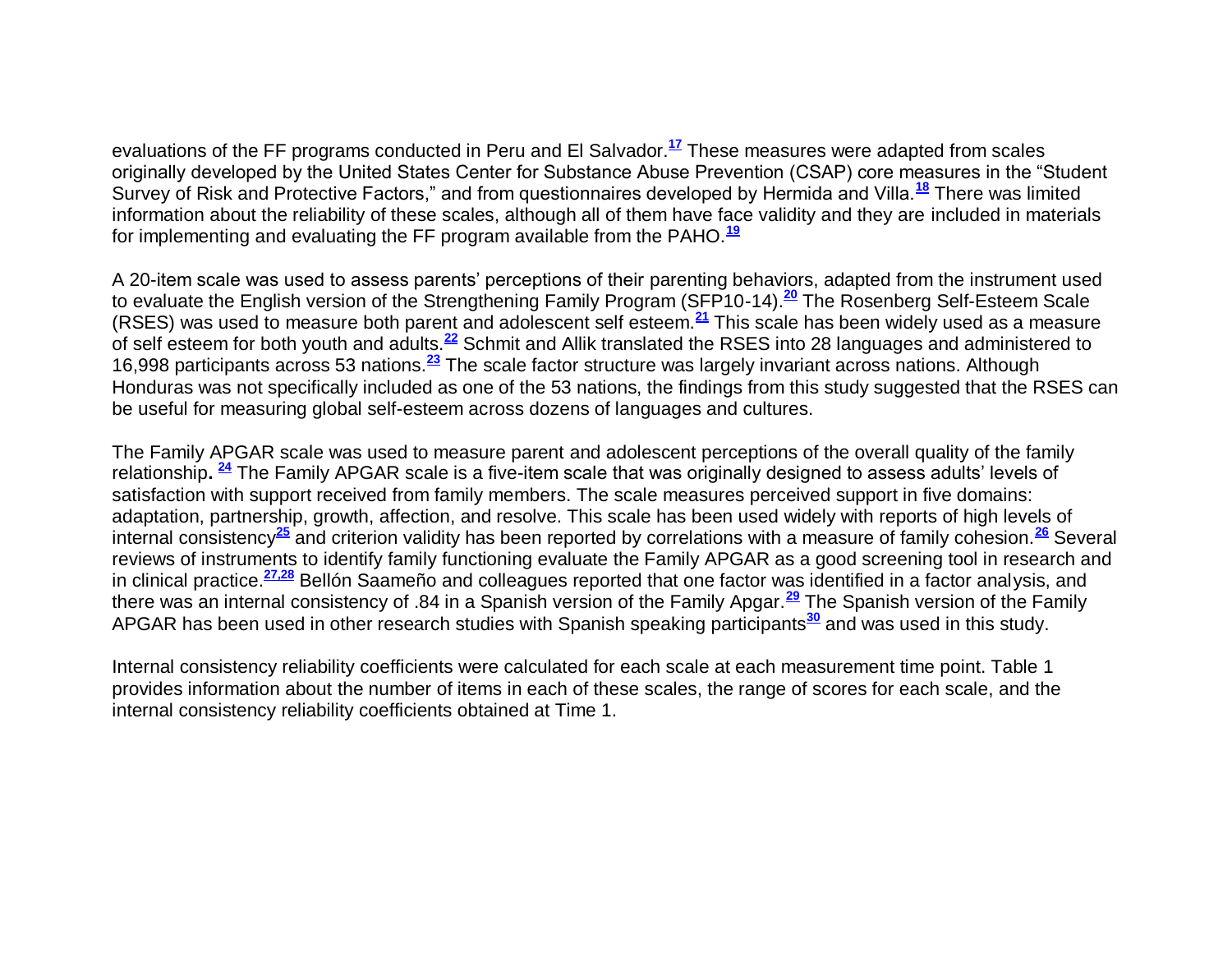# *Table 1. Number of Items, Range of Scores, and Reliabilities of Scales at Time 1 (T1)*

| Sale                            | <b>Hypothesis Number</b> |                 | <b>Range of Scores</b>                                    | <b>Reliability at</b> |
|---------------------------------|--------------------------|-----------------|-----------------------------------------------------------|-----------------------|
| $(A)$ – adolescent report       |                          | of Items        |                                                           | T <sub>1</sub>        |
| $(P)$ – parent report           |                          |                 |                                                           |                       |
| Parenting (P)                   | 1                        | 20              | 1-4 (higher scores reflect more positive parenting        |                       |
|                                 |                          |                 | behaviors)                                                | 0.799                 |
| Family APGAR Reported by Parent | 1                        | 5               | 0-2 (higher scores reflect greater levels of satisfaction |                       |
| (P)                             |                          |                 | with family)                                              | 0.814                 |
| Parent Self Esteem (P)          |                          | 10 <sub>1</sub> | 1-4 (higher scores reflect higher levels of self          |                       |
|                                 |                          |                 | esteem)                                                   | 0.767                 |
| Family Closeness (A)            | $\overline{2}$           | 11              | 1-4 (high scores reflect more closeness)                  | 0.724                 |
| Spend Time with Family (A)      | $\overline{2}$           | 10 <sub>1</sub> | 1-4 (high scores reflect more time with family)           | 0.815                 |
| Family Conflict (A)             | $\overline{2}$           | $\overline{4}$  | 1-4 (higher scores reflect more family conflict)          | 0.443                 |
| Family Worry (A)                | $\overline{2}$           | $\overline{2}$  | 1-4 (higher scores reflect greater degree of worry        |                       |
|                                 |                          |                 | about family)                                             | 0.817                 |
| Family Relationship (A)         | $\overline{2}$           | 4               | 1-4 (higher scores reflect more positive family           |                       |
|                                 |                          |                 | relationships)                                            | 0.503                 |
| Family APGAR Reported by        | $\overline{2}$           | 5               | 0-2 (higher scores reflect greater levels of satisfaction |                       |
| Adolescent (A)                  |                          |                 | with family)                                              | 0.837                 |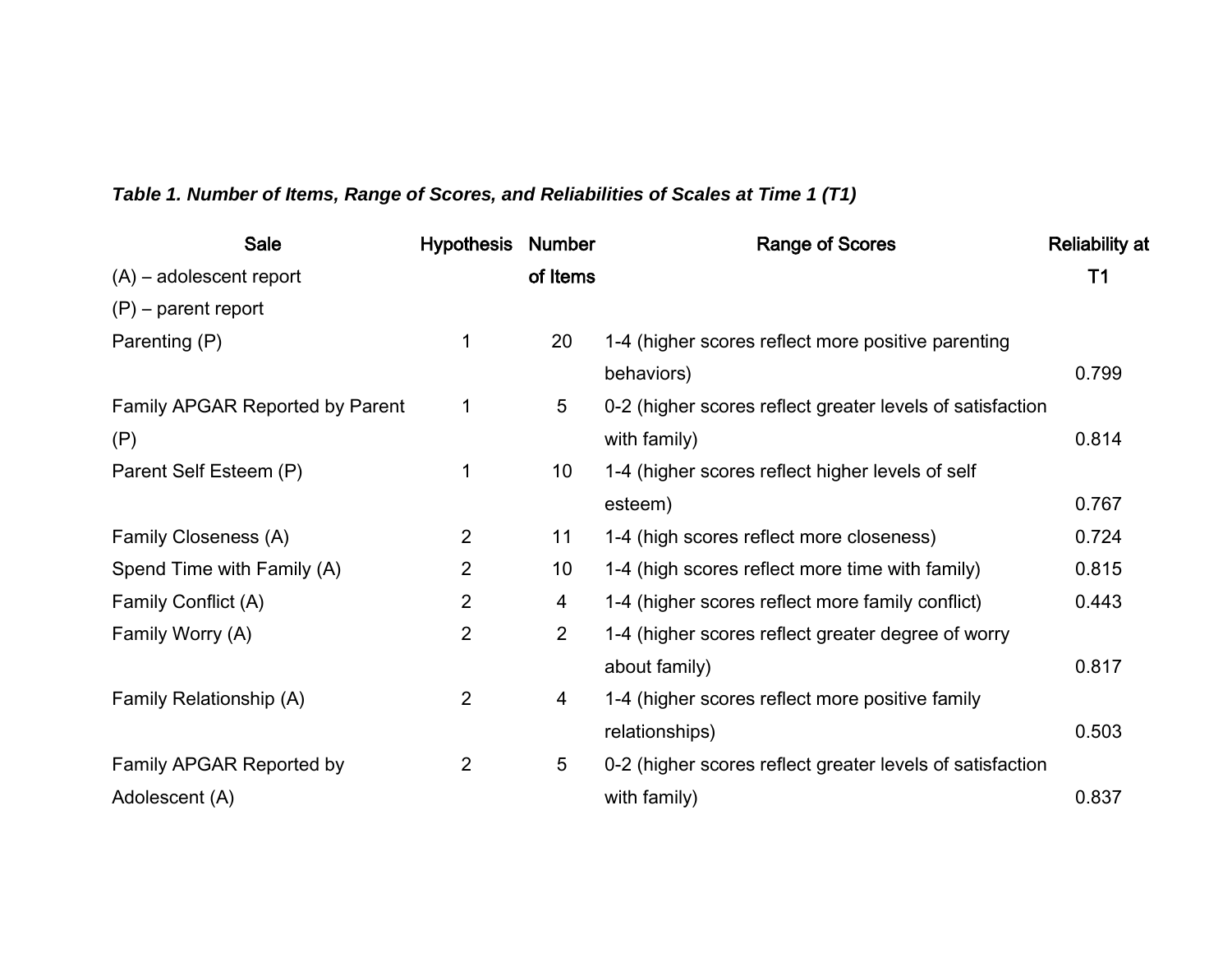| Adolescent Self Esteem (A)                | $\overline{2}$ | 10 | 1-4 (higher scores reflect higher levels of self        |       |
|-------------------------------------------|----------------|----|---------------------------------------------------------|-------|
|                                           |                |    | esteem)                                                 | 0.724 |
| Family Rules (A)                          | 3              | 11 | 1-4 (higher scores reflect more appropriate family      |       |
|                                           |                |    | rules)                                                  | 0.814 |
| Parent Monitoring (A)                     | 3              | 8  | 1-4 (higher scores mean more parental monitoring)       | 0.754 |
| <b>Family Bothered by Risky Behaviors</b> | $\mathfrak{S}$ | 12 | 1-4 (higher scores reflect that family is more bothered |       |
| (A)                                       |                |    | by the behavior)                                        | 0.956 |
| Smoking (A)                               | 3              | 4  | 1-4 (higher scores reflect that family is more bothered |       |
|                                           |                |    | by the behavior)                                        | 0.835 |
| Use of Alcohol (A)                        | 3              | 4  | 1-4 (higher scores reflect that family is more bothered |       |
|                                           |                |    | by the behavior)                                        | 0.848 |
| Use of Drugs (A)                          | 3              | 4  | 1-4 (higher scores reflect that family is more bothered |       |
|                                           |                |    | by the behavior)                                        | 0.880 |
| Parents Talk About Risky Behaviors        | 3              | 4  | 1-4 (higher scores indicate that parents talk with      |       |
| (A)                                       |                |    | adolescents more)                                       | 0.980 |
| Adolescents Use Substances (A)            | 4              | 11 | 1-6 (higher scores reflect more use of substances)      | 0.992 |
| Use of Tobacco (A)                        | 4              | 1  | (higher scores reflect more use of substances)          | NA    |
| Use of Alcohol (A)                        | 4              | 4  | 1-6 (higher scores reflect more use of substances)      | 0.949 |
| Use of Drugs (A)                          | 4              | 6  | 1-6 (higher scores reflect more use of substances)      | 0.999 |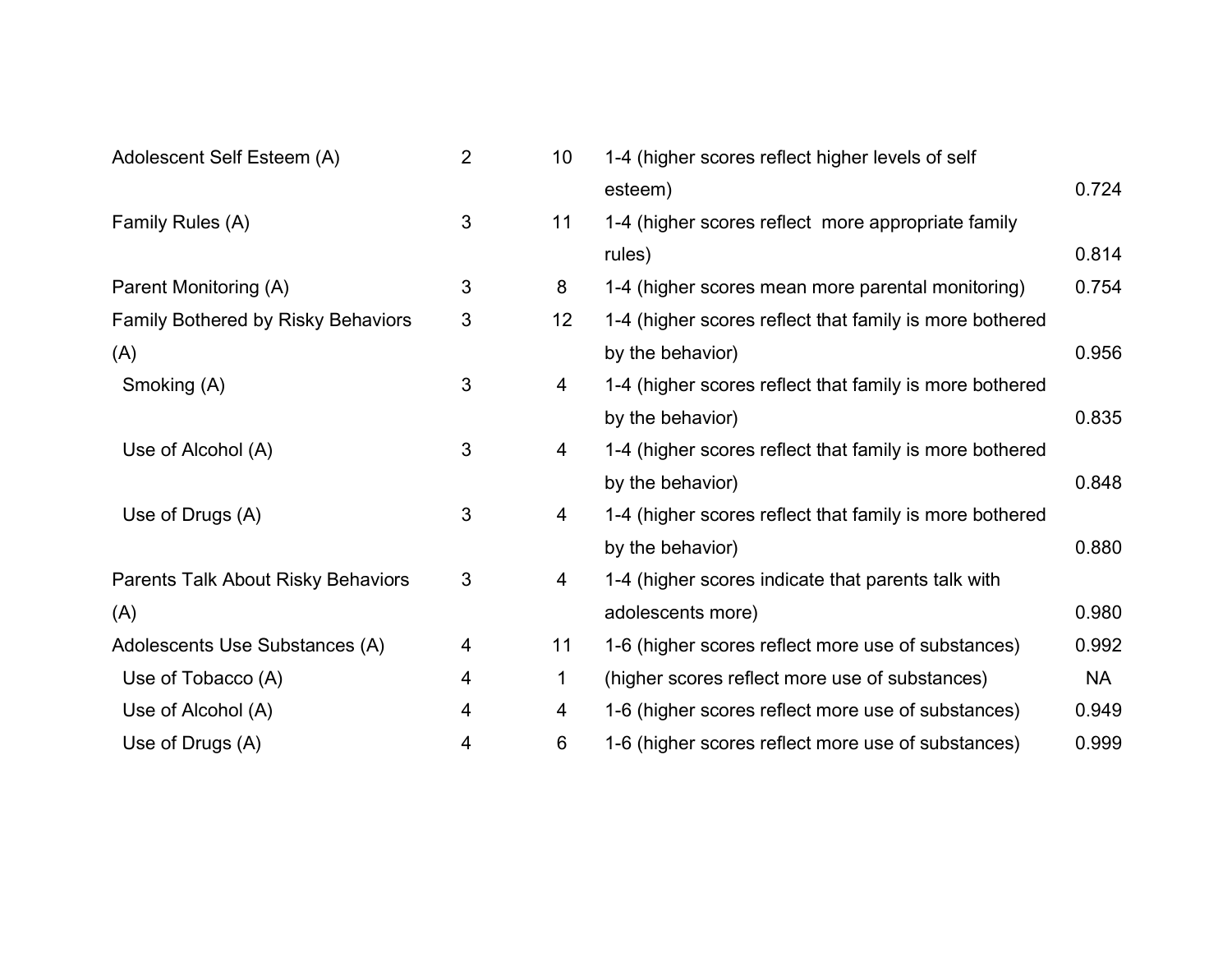#### *Statistical Analyses*

Demographic characteristics of participants were tabulated and tested for differences between the intervention and control groups. Data collected from the study instruments were tabulated at each time point and descriptive statistics were calculated. Longitudinal models fitted with linear mixed models were used to test the four study hypotheses comparing the adolescents and caregivers over the four measurement times. A longitudinal model was fitted for each scale. Each model included parameters for a 'time' effect, a 'group' effect, and a 'group by time' interaction. The time effect was used to determine whether the group means changed significantly over time, but in the same direction; the group effect was used to determine if there was constant separation between the group means over time; and the group by time interaction was used to assesses whether separation between the group means developed over time, and was the parameter of primary interest. A simple autoregressive AR(1) structure was fitted to account for the dependency among the repeated measures on the same participants. The longitudinal models were also used to estimate effect sizes and required sample sizes for planning of future applications of the intervention in similar populations.

Significance was set at the traditional 0.05 level. However, since the main objective of the study was effect estimation rather than hypothesis testing, the significance level for the multiple tests was not corrected. Because of the small sample size, suggestive results were considered with p-values <0.15.

# **Findings**

Table 2 provides information about the demographic characteristics of parents and adolescents in both groups. Although the parent-adolescent pairs were randomly assigned to the intervention and control groups, there was a suggestion of a difference in mean income between the two groups, with intervention families having higher income levels (p=0.09).

#### *Table 2. Demographic Characteristics of Participants*

| Variable              | Intervention | <b>Control Group</b> | p-value* |
|-----------------------|--------------|----------------------|----------|
|                       | Group        |                      |          |
| Parent Age, mean (SD) | 40.5 (13.23) | 42.19(14.08)         | 0.69     |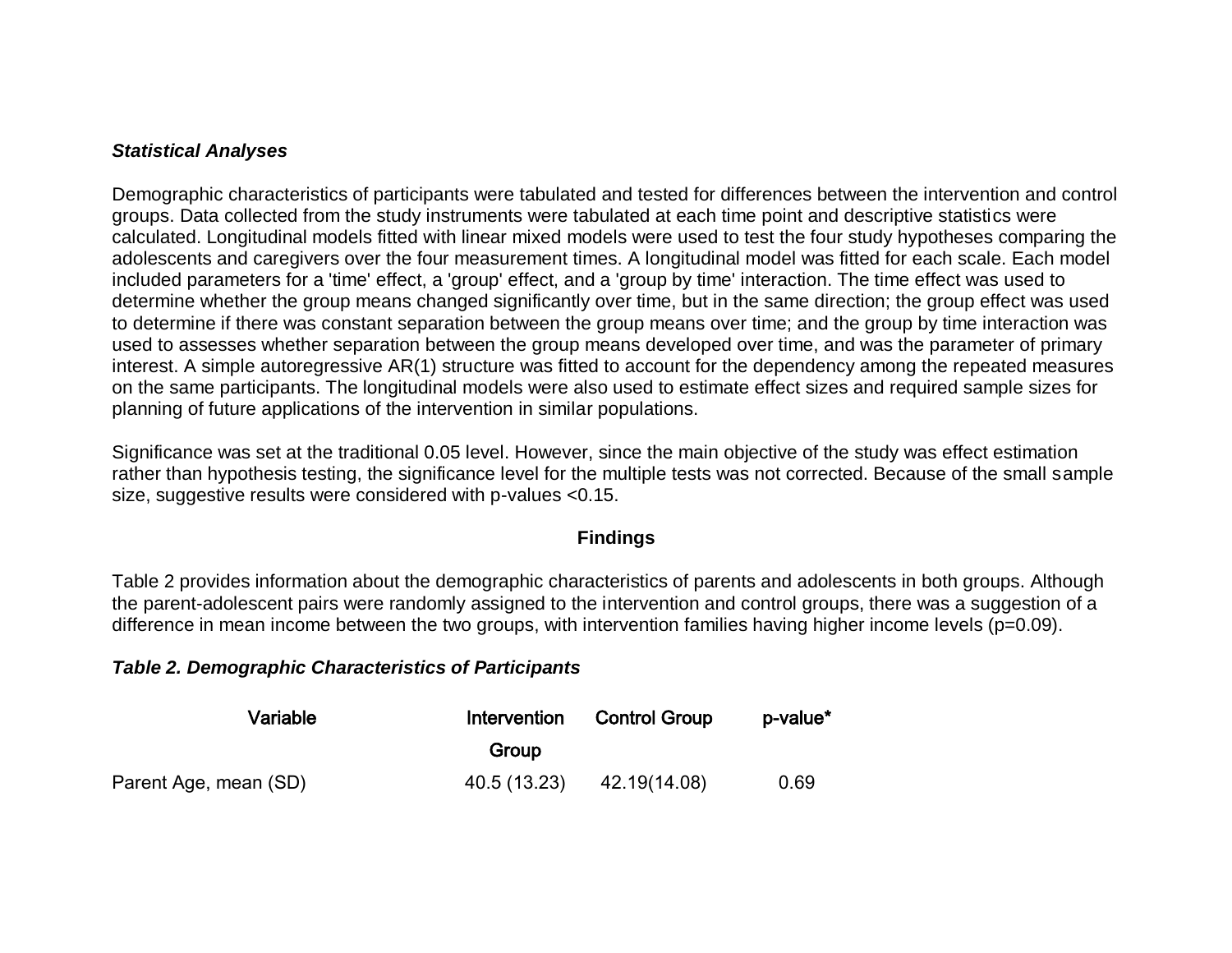| Monthly Income, mean (SD)             |               |                  |      |
|---------------------------------------|---------------|------------------|------|
| Lempiras                              | 4052(2391)    | 2916(1618)       | 0.09 |
| <b>Dollars</b>                        | \$214 (\$236) | \$154.1 (\$85.5) |      |
| Number of Children Under Parent's     | 2.89(1.37)    | 3.1(1.33)        | 0.64 |
| Care, mean (SD)                       |               |                  |      |
| Adolescent Age, mean (SD)             | 12.05(1.5)    | 12(1.3)          | 0.91 |
| Adolescent Education in years, mean   | 6.25(1.74)    | 6(1.73)          | 0.65 |
| (SD)                                  |               |                  |      |
| Parent Education, n (%)               |               |                  |      |
| Less than 6 years                     | 5(25%)        | $8(38.1\%)$      |      |
| 6 years                               | $6(30\%)$     | $7(33.3\%)$      |      |
| 7-11 years                            | $6(30\%)$     | $1(4.8\%)$       | 0.31 |
| 12 years                              | $2(10\%)$     | $3(14.2\%)$      |      |
| Some college                          | 1(5%)         | $1(4.8\%)$       |      |
| College graduate                      | 0             | $1(4.8\%)$       |      |
| Relationship to Child in Study, n (%) |               |                  |      |
| Parent                                | 16(80%)       | 14(66.7%)        |      |
| Grandparent                           | $2(10\%)$     | 5(23.7%)         | 0.84 |
| Aunt/Uncle                            | 1(5%)         | $1(4.8\%)$       |      |
| Other                                 | 1(5%)         | $1(4.8\%)$       |      |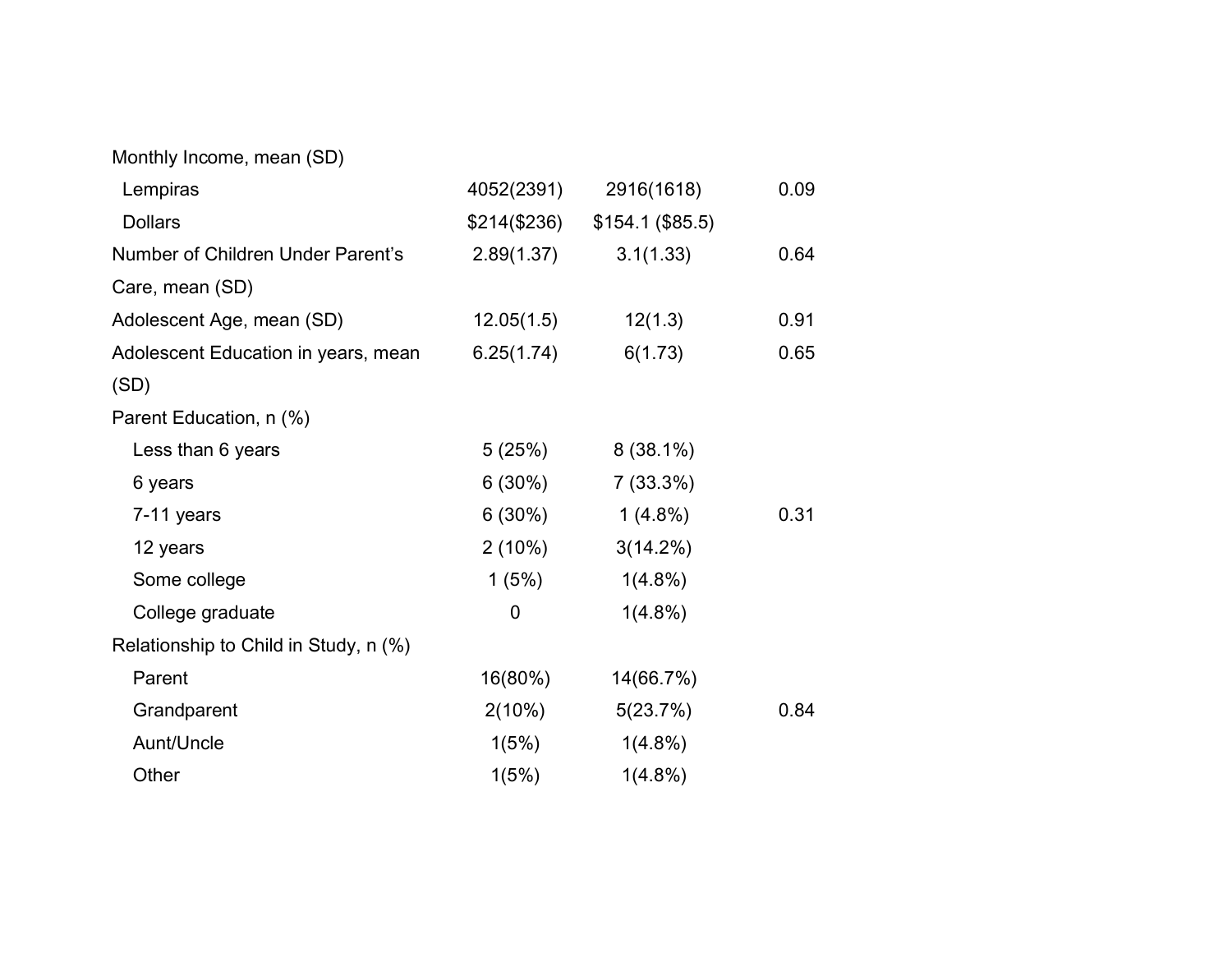Who Child Lives With, n (%)

| 2 Parents | 5(25%)    | $8(38.1\%)$ |      |
|-----------|-----------|-------------|------|
| Father    | $2(10\%)$ | $2(9.5\%)$  | 0.48 |
| Mother    | 11 (55%)  | 6(28.6%)    |      |
| Other     | $2(10\%)$ | 5(23.8%)    |      |

\*Two-sample t-test or Fisher's exact test, as appropriate

All 20 families in the intervention group attended the first of the seven sessions. Four of the remaining sessions were attended by 16 families and two of sessions were attended by 15 families. Further analysis indicated that 12 of the families attended all 7 sessions, 4 families attended 6 sessions, and 4 families attended only 2 sessions. We conducted separate analyses including and excluding these four families, and the conclusions were the same for both analyses. We therefore decided to retain all 20 families in the analysis presented here.

Table 3 presents descriptive statistics for the study instruments at each time point, as well as the results from the longitudinal models used to test the research hypotheses. There were significant differences at T1 (baseline) between the intervention and control groups on two study variables: adolescent self esteem and adolescent reports of family rules (see Table 3), indicating that at baseline the adolescents in the intervention group had higher self esteem and reported more appropriate family rules compared to adolescents in the control group. There was a significant time effect for nine variables: family closeness; family rules; family bothered by adolescent risky behaviors, drug use, smoking, and alcohol use; parent talk about risky behaviors; and adolescent and parent self esteem. These findings suggest that both intervention and control group means changed over time but following similar trajectories (see Table 3). There was a significant effect for group for one variable (adolescent self esteem). On the average, adolescent self esteem was higher for adolescents in the intervention group from T1 to T4.

The only variables suggesting significant group-time interactions (and thus indicating development of differences in group means over time between the intervention and control groups) were the scales completed by parents measuring parenting practices (F(1,102)=2.61, p = .10), and self esteem (F(1,102)=2.39, p=.13). The trajectories over time for these two mean scales favored the intervention group. These findings suggest that the Familias Fuertes intervention may have a positive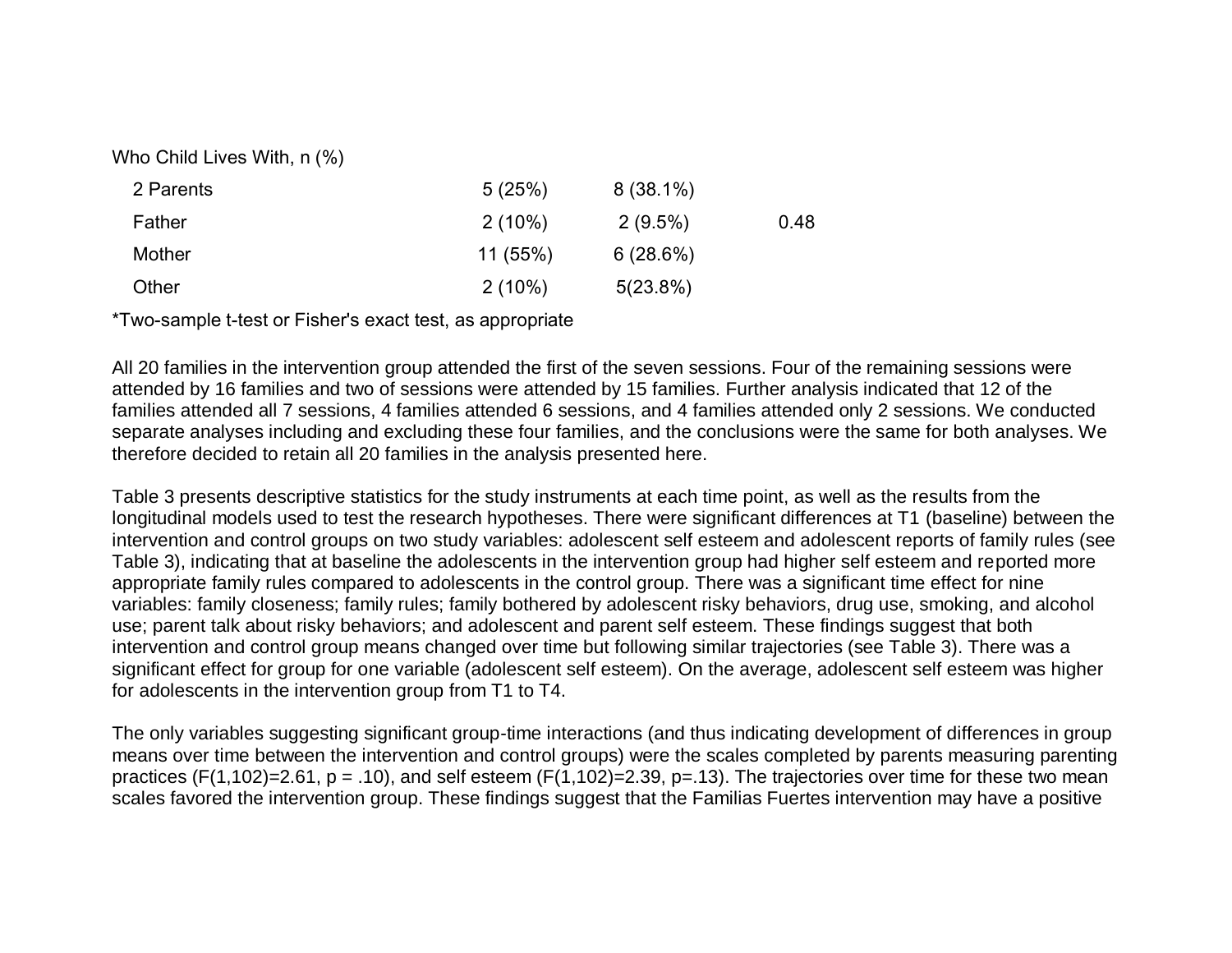influence on promoting positive parenting behaviors, positive perceptions among parents about their family relationships, and higher parental self esteem, thus partially supporting the first study hypothesis. However, there were no suggestive group differences (as indicated by the p-value of group-time interactions) for any of the other scales, and thus the second, third, and fourth study hypotheses were not supported.

# **Table 3. Comparison of Intervention and Control Groups across Study Time Points**

|                   |                                        |                |                |                                     |                                      |       |                        | <b>Longitudinal Model Parameters</b> |
|-------------------|----------------------------------------|----------------|----------------|-------------------------------------|--------------------------------------|-------|------------------------|--------------------------------------|
| <b>Hypothesis</b> | Variable                               |                | Mean (SD)      |                                     |                                      |       | Parameter F(1,ddf)     |                                      |
|                   |                                        |                |                |                                     |                                      |       | p-value                |                                      |
|                   |                                        | T <sub>1</sub> | T <sub>2</sub> | T <sub>3</sub>                      | T4                                   | Group | Time                   | Time*Group                           |
|                   | <b>Parenting Practices Reported by</b> |                |                |                                     |                                      |       |                        |                                      |
| 1                 | Parent                                 |                |                |                                     |                                      |       |                        |                                      |
|                   | a                                      | 2.89(.49)      |                | $3.19(.51)$ $3.29(.51)$ $3.29(53)$  |                                      |       | $1.03(39)$ $3.02(102)$ | 2.61(102)                            |
|                   | C <sub>p</sub>                         | 3.13(.45)      |                | $2.88(.65)$ $2.91(.59)$ $3.14(.52)$ |                                      | 0.32  | 0.09                   | 0.11                                 |
|                   | Family APGAR Reported by               |                |                |                                     |                                      |       |                        |                                      |
| $\mathbf{1}$      | Parent                                 |                |                |                                     |                                      |       |                        |                                      |
|                   | a                                      | 1.54(.47)      |                |                                     | $1.56(.45)$ $1.64(.43)$ $1.59(.45)$  |       | $2.09(39)$ 0.65(102)   | 0.10(102)                            |
|                   | C <sub>p</sub>                         | 1.29(.58)      |                | $1.32(.61)$ $1.26(.50)$ $1.41(.48)$ |                                      | 0.16  | 0.42                   | 0.75                                 |
| 1                 | <b>Parent Self Esteem</b>              |                |                |                                     |                                      |       |                        |                                      |
|                   | a                                      | 3.31(.44)      |                |                                     | $3.38(.47)$ $3.66(.31)$ $3.80(1.27)$ |       | $0.20(39)$ 4.93(102)   | 2.36(102)                            |
|                   | C <sub>p</sub>                         | 3.01(.52)      |                |                                     | $3.09(.51)$ $3.10(.45)$ $3.11(.60)$  | 0.66  | < 0.03                 | 0.13                                 |
| $\overline{2}$    | <b>Family Closeness</b>                |                |                |                                     |                                      |       |                        |                                      |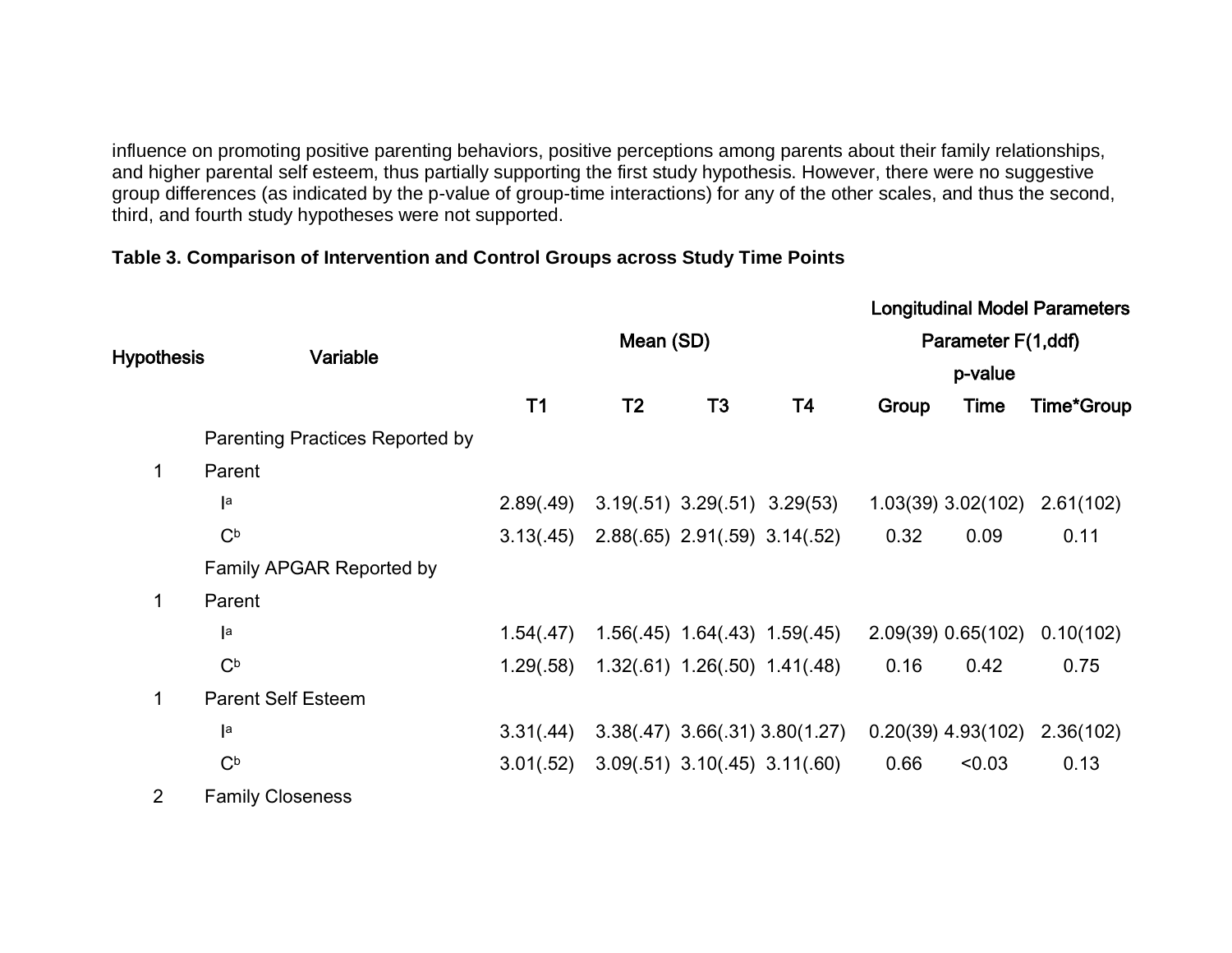|                | a                             | 1.97(.62)                                         |                                            | $1.88(.53)$ $1.89(.55)$ $3.18(.48)$ |                                             |      | $0.68(39)$ 43.4(102)   | .54(102)  |
|----------------|-------------------------------|---------------------------------------------------|--------------------------------------------|-------------------------------------|---------------------------------------------|------|------------------------|-----------|
|                | C <sub>p</sub>                | 1.96(.37)                                         |                                            | $2.11(.61)$ $2.21(.72)$ $2.87(.59)$ |                                             | 0.42 | < 0.0001               | 0.47      |
| $\overline{2}$ | Spend Time with Family        |                                                   |                                            |                                     |                                             |      |                        |           |
|                | a                             | 2.97(.55)                                         |                                            | $3.03(.58)$ $3.14(.38)$ $3.24(.28)$ |                                             |      | $0.08(39)$ 3.42(102)   | 0.75(102) |
|                | C <sub>p</sub>                | 2.97(.63)                                         |                                            | 2.98(.59) 3.03(.60) 3.06(.45)       |                                             | 0.77 | 0.07                   | 0.39      |
| $\overline{2}$ | <b>Family Conflict</b>        |                                                   |                                            |                                     |                                             |      |                        |           |
|                | a                             | 1.55(.62)                                         |                                            | 1.91(.59) 1.78(.52) 1.43(.52)       |                                             |      | 0.07(39) 0.04(102)     | 0.17(102) |
|                | C <sub>p</sub>                | 1.75(.48)                                         |                                            | 1.76(.53) 1.99(.74) 1.75(.51)       |                                             | 0.8  | 0.84                   | 0.68      |
| 2              | <b>Family Worry</b>           |                                                   |                                            |                                     |                                             |      |                        |           |
|                | a                             |                                                   |                                            |                                     | 2.28(1.27) 2.59(1.07) 2.56(1.25) 2.30(1.25) |      | 0.52(39) 0.06(101)     | 0.03(101) |
|                | C <sub>p</sub>                |                                                   | 1.93(1.06) 2.25(1.07) 1.95(.90) 1.94(1.14) |                                     |                                             | 0.47 | 0.8                    | 0.86      |
| $\overline{2}$ | <b>Family Relationship</b>    |                                                   |                                            |                                     |                                             |      |                        |           |
|                | a                             | 3.57(.35)                                         |                                            |                                     | $3.57(.32)$ $3.53(.36)$ $3.50(.41)$         |      | $0.44(39)$ $0.13(102)$ | 0.21(102) |
|                | C <sub>p</sub>                | 3.53(.45)                                         |                                            | 3.45(.42) 3.40(.49) 3.57(.35)       |                                             | 0.51 | 0.72                   | 0.64      |
|                | Family APGAR Reported by      |                                                   |                                            |                                     |                                             |      |                        |           |
| 2              | Adolescent                    |                                                   |                                            |                                     |                                             |      |                        |           |
|                | a                             | 1.56(.51)                                         |                                            |                                     | $1.60(.48)$ $1.76(.24)$ $1.85(.37)$         |      | $0.09(39)$ 2.35(102)   | 1.25(102) |
|                | C <sub>p</sub>                | 1.44(.58)                                         |                                            | $1.38(.60)$ $1.32(.61)$ $1.49(.46)$ |                                             | 0.76 | 0.13                   | 0.27      |
| $\overline{2}$ | <b>Adolescent Self Esteem</b> |                                                   |                                            |                                     |                                             |      |                        |           |
|                | a                             | $3.30(.46)$ c $3.38(.33)$ $3.47(.38)$ $3.40(.48)$ |                                            |                                     |                                             |      | $6.64(39)$ 4.15(102)   | 0.94(102) |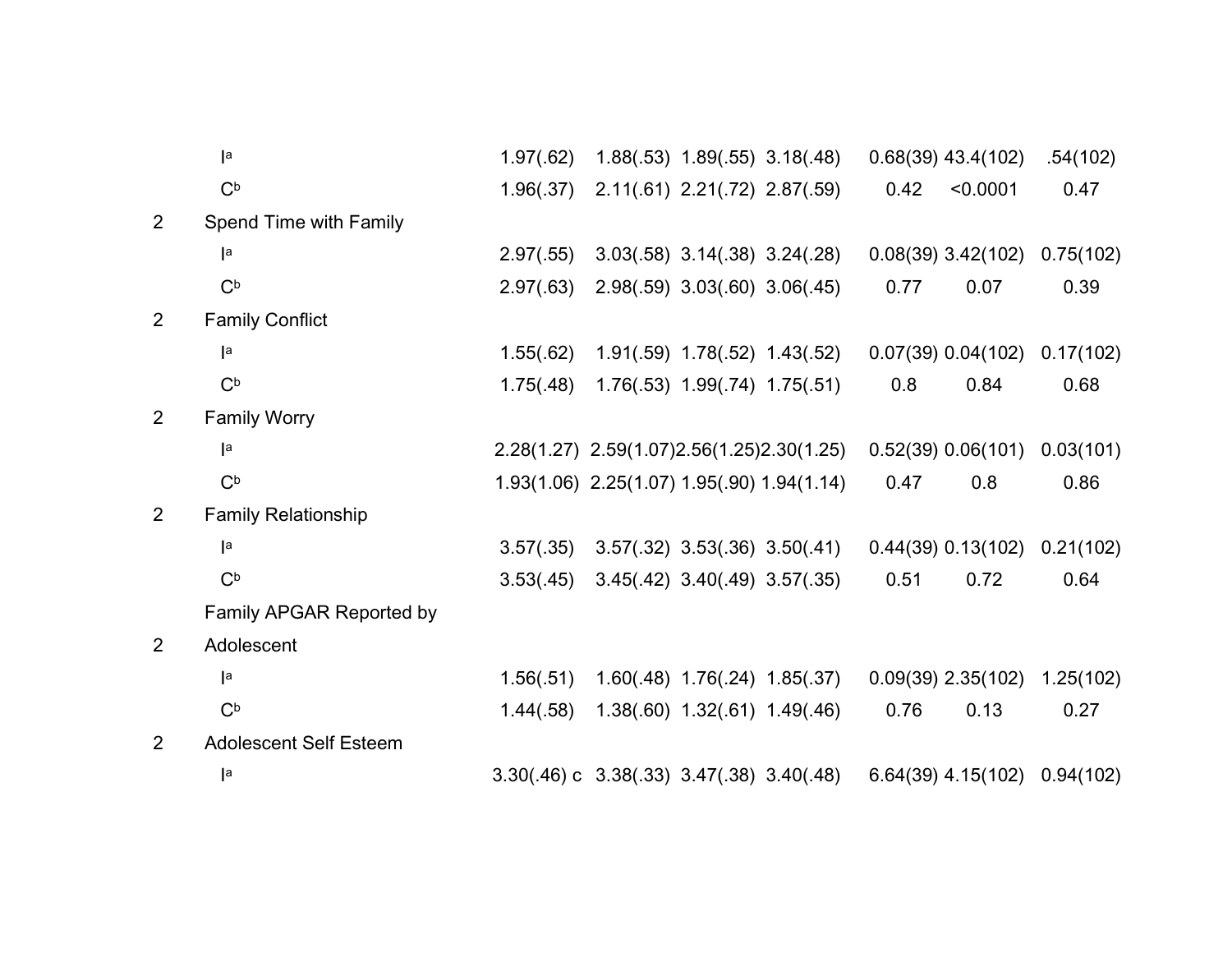|              | C <sub>b</sub>                     | 2.84(.50)c 3.18(.51) 3.05(.52) 3.15(.45)  |           |                                       |                                     | < 0.01           | < 0.04                       | 0.33              |
|--------------|------------------------------------|-------------------------------------------|-----------|---------------------------------------|-------------------------------------|------------------|------------------------------|-------------------|
| 3            | <b>Family Rules</b>                |                                           |           |                                       |                                     |                  |                              |                   |
|              | a                                  | 2.97(.71) c 3.28(.52) 3.19(.61) 3.52(.94) |           |                                       |                                     |                  | 3.40(39)10.81(102) 0.18(102) |                   |
|              | C <sub>p</sub>                     | 2.51(.55) c 2.46(.29) 2.79(.52) 2.86(.60) |           |                                       |                                     | 0.07             | < 0.001                      | 0.67              |
| 3            | <b>Parent Monitoring</b>           |                                           |           |                                       |                                     |                  |                              |                   |
|              | a                                  | 3.39(.69)                                 |           | 3.56(.49) 3.59(.52) 3.59(.52)         |                                     |                  | $0.21(39)$ $0.40(106)$       | 1.11(106)         |
|              | C <sub>b</sub>                     | 3.21(.53)                                 |           | $3.27(.65)$ $3.17(.61)$ $3.17(.61)$   |                                     | 0.65             | 0.53                         | 0.3               |
|              | <b>Family Bothered by Risky</b>    |                                           |           |                                       |                                     |                  |                              |                   |
| 3            | <b>Behaviors</b>                   |                                           |           |                                       |                                     |                  |                              |                   |
|              | a                                  | 3.27(.59)                                 |           | $3.39(.46)$ $3.45(.54)$ $3.52(.55)$   |                                     |                  | $2.31(39)$ 6.90(102)         | 1.20(102)         |
|              | C <sub>b</sub>                     | 3.01(.96)                                 |           | $3.12(.94)$ $3.12(.92)$ $3.64(.45)$   |                                     | 0.14             | < 0.001                      | 0.28              |
| 3            | <b>Family Bothered by Smoking</b>  |                                           |           |                                       |                                     |                  |                              |                   |
|              | a                                  | 3.26(.54)                                 |           | $3.31(.48)$ $3.48(.57)$ $3.61(.48)$   |                                     |                  | 1.19(39) 7.33(102)           | 0.34(102)         |
|              | C <sub>p</sub>                     | 3.06(.96)                                 |           | $3.10(.93)$ $3.10(.94)$ $3.65(.46)$   |                                     | 0.28             | < 0.008                      | 0.56              |
| $\mathbf{3}$ | Family Bothered by Alcohol Use     |                                           |           |                                       |                                     |                  |                              |                   |
|              | a                                  | 3.28(.64)                                 |           |                                       | $3.40(.51)$ $3.50(.57)$ $3.44(.67)$ |                  | 2.75(39) 5.33(102)           | 1.39(102)         |
|              | C <sub>p</sub>                     | 2.96(.99)                                 |           | $3.10(.95)$ $3.11(.92)$ $3.57(.47)$   |                                     | 0.11             | < 0.02                       | 0.24              |
| 3            | Family Bothered by Drug Use        |                                           |           |                                       |                                     |                  |                              |                   |
|              | $I^a$<br>$C^{\rm b}$               | 3.29(.64)<br>3.00(.96)                    | 3.45(.48) | 3.37(.54)<br>$3.16(1.01)$ $3.15(.95)$ | 3.51(.56)<br>3.71(.47)              | 2.75(39)<br>0.11 | 6.80(102)<br>< 0.01          | 1.89(102)<br>0.17 |
| 3            | Parents Talk About Risky Behaviors |                                           |           |                                       |                                     |                  |                              |                   |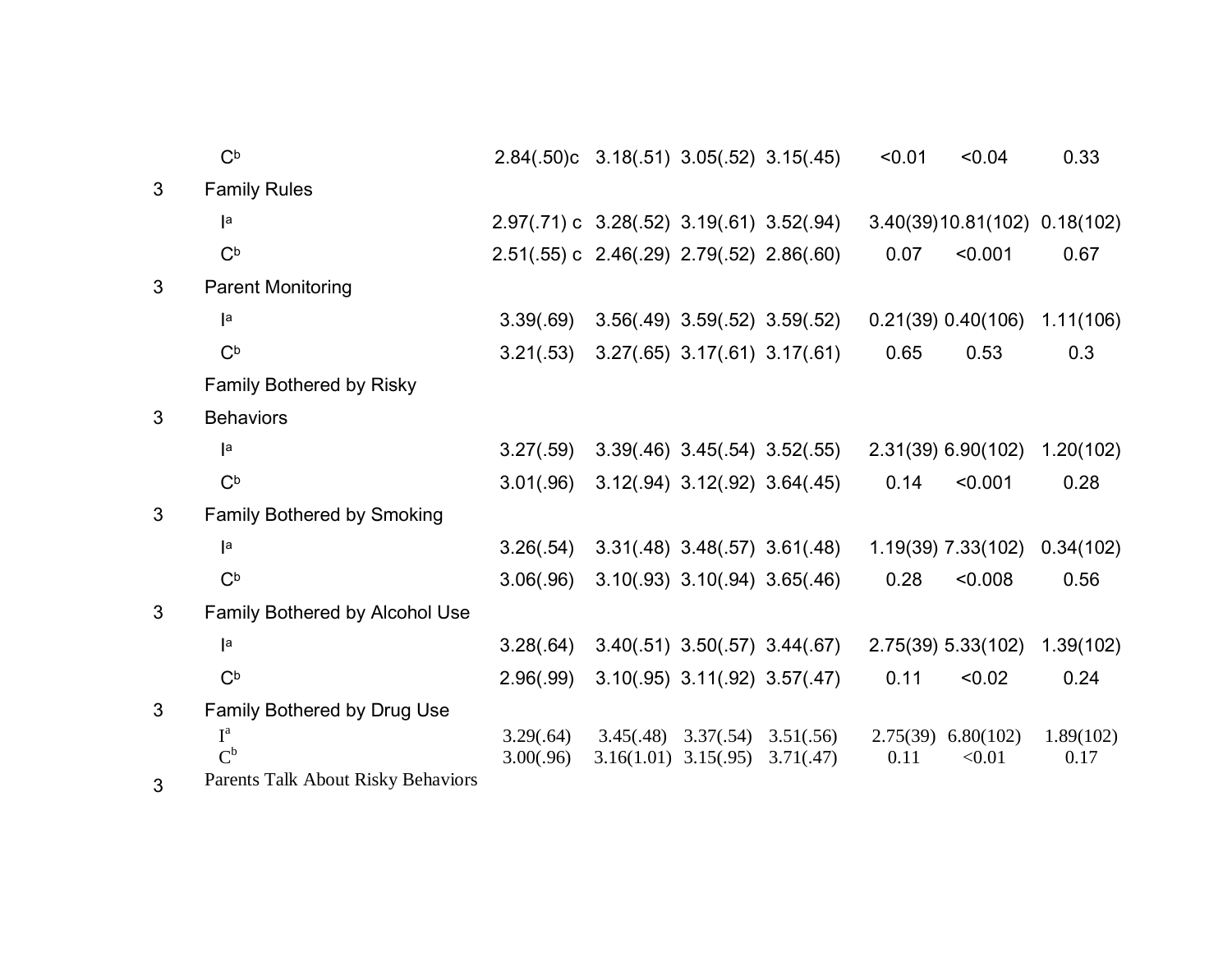|                | та                                | 3.43(1.04) | 3.58(.86) | 3.75(.77)                            | 3.70(.72) | 3.27(39) | 5.22(101) | 0.92(101) |
|----------------|-----------------------------------|------------|-----------|--------------------------------------|-----------|----------|-----------|-----------|
|                | $\mathrm{C}^\mathrm{b}$           | 2.75(1.39) |           | $3.46(.96)$ $3.09(1.12)$ $3.57(.81)$ |           | 0.08     | < 0.02    | 0.34      |
| $\overline{4}$ | <b>Adolescents Use Substances</b> |            |           |                                      |           |          |           |           |
|                |                                   | 1.03(.07)  | 1.01(.03) | 1.01(.02)                            | 1.01(.02) | 0.43(39) | 0.03(106) | 0.13(106) |
|                | $\mathrm{C}^{\mathrm{b}}$         | 1.26(1.05) | 1.06(.18) | 1.31(.85)                            | 1.31(.85) | 0.52     | 0.86      | 0.72      |
| $\overline{4}$ | Adolescents Use Tobacco           |            |           |                                      |           |          |           |           |
|                | та                                | 1.0(0)     | 1.0(0)    | 1.0(0)                               | 1.0(0)    | 1.4(39)  | 0.0(102)  | 0.0(102)  |
|                | $\mathrm{C}^{\mathrm{b}}$         | 1.3(1.13)  | 1.21(.92) | 1.63(1.26)                           | 1.13(.34) | 0.24     | 0.94      | 0.94      |
| $\overline{4}$ | Adolescents Use Alcohol           |            |           |                                      |           |          |           |           |
|                | та                                | 1.08(.20)  | 1.03(.09) | 1.02(.06)                            | 1.00(.00) | 1.21(39) | 0.70(102) | 0.05(102) |
|                | $\mathrm{C}^{\mathrm{b}}$         | 1.30(1.04) | 1.13(.32) | 1.41(.89)                            | 1.06(.14) | 0.28     | 0.41      | 0.82      |
| $\overline{4}$ | <b>Adolescents Use Drugs</b>      |            |           |                                      |           |          |           |           |
|                | та                                | 1.00(.00)  | 1.00(.00) | 1.00(.00)                            | 1.00(.00) | 1.25(39) | 0.38(102) | 0.38(102) |
|                | $\mathrm{C}^{\mathrm{b}}$         | 1.23(1.05) | 1.00(.00) | 1.20(.89)                            | 1.00(.00) | 0.27     | 0.54      | 0.54      |

 $I^a$  = Intervention Group;

 $C<sup>b</sup>$  = Control Group;

<sup>c</sup> Indicates significant differences between Intervention and Control Groups at T1 (baseline)

# **Effect Size Estimation**

Because one of the main objectives of the study was to estimate effect sizes, further analyses were conducted in order to calculate the time-averaged mean differences across the four measurement periods, and to calculate the approximate sample size per group needed to detect the time-averaged differences between the groups across four measurement periods, with a power of 80% and an alpha of .05, assuming similar conditions as in the present study. These calculations assumed the covariance structures that were obtained in the current study. Table 4 illustrates the results of these analyses. These findings can be used in planning future research to identify measures most likely to be sensitive to change from the FF intervention, and to identify estimated sample sizes needed to detect these changes.

#### *Table 4. Sample Size Calculations for Study Variables*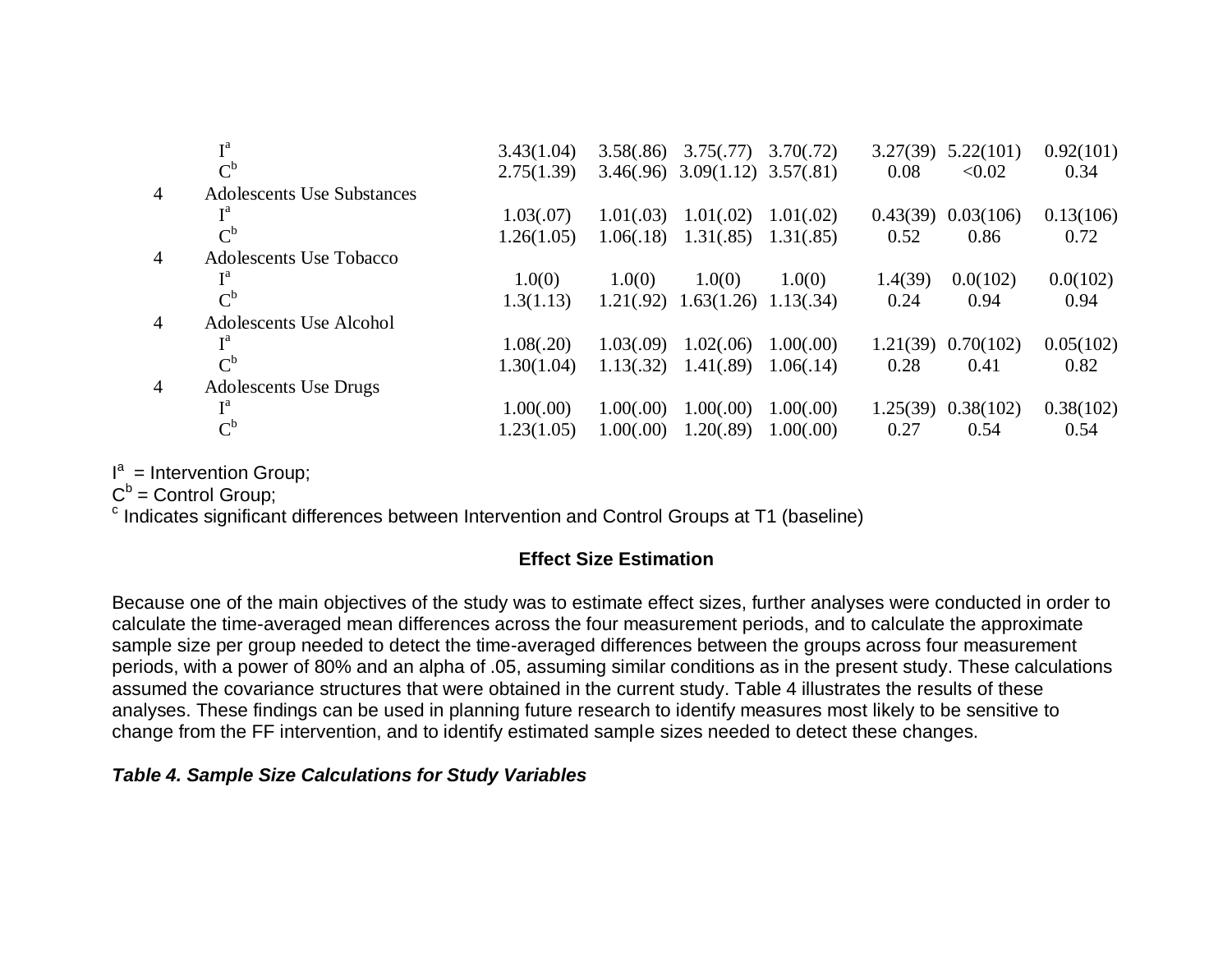|                   |                                     | <b>Observed</b> |                   | <b>Autoregressive Required</b> |          |
|-------------------|-------------------------------------|-----------------|-------------------|--------------------------------|----------|
|                   | Variable                            | time-           | <b>Residual</b>   | correlation                    | sample   |
| <b>Hypothesis</b> |                                     |                 | averaged Variance | parameter,                     | size per |
|                   |                                     | difference      |                   | AR(1)                          | group*   |
|                   | <b>Parenting Practices Reported</b> | 0.15            | 0.29              | 0.33                           | 80       |
| 1                 | by Parent                           |                 |                   |                                |          |
|                   | Family APGAR Reported by            | 0.26            | 0.25              | 0.49                           | 30       |
| 1                 | Parent                              |                 |                   |                                |          |
| 1                 | <b>Parent Self Esteem</b>           | 0.46            | 0.36              | 0.12                           | 26       |
| $\overline{2}$    | <b>Family Closeness</b>             | $-0.06$         | 0.39              | 0.08                           | 466      |
| $\overline{2}$    | Spend Time with Family              | 0.09            | 0.27              | 0.68                           | 383      |
| $\overline{2}$    | <b>Family Conflict</b>              | $-0.14$         | 0.34              | 0.28                           | 102      |
| $\overline{2}$    | <b>Family Worry</b>                 | 0.41            | 1.29              | 0.54                           | 64       |
| $\overline{2}$    | <b>Family Relationship</b>          | 0.05            | 0.16              | 0.47                           | 411      |
|                   | Family APGAR Reported by            | 0.28            | 0.25              | 0.4                            | 28       |
| $\overline{2}$    | Adolescent                          |                 |                   |                                |          |
| $\overline{2}$    | <b>Adolescent Self Esteem</b>       | 0.33            | 0.23              | 0.43                           | 17       |
| 3                 | <b>Family Rules</b>                 | 0.58            | 0.38              | 0.38                           | 10       |
| 3                 | <b>Parent Monitoring</b>            | 0.32            | 0.34              | 0.53                           | 28       |
| 3                 | <b>Family Bothered by Risky</b>     | 0.18            | 0.53              | 0.44                           | 113      |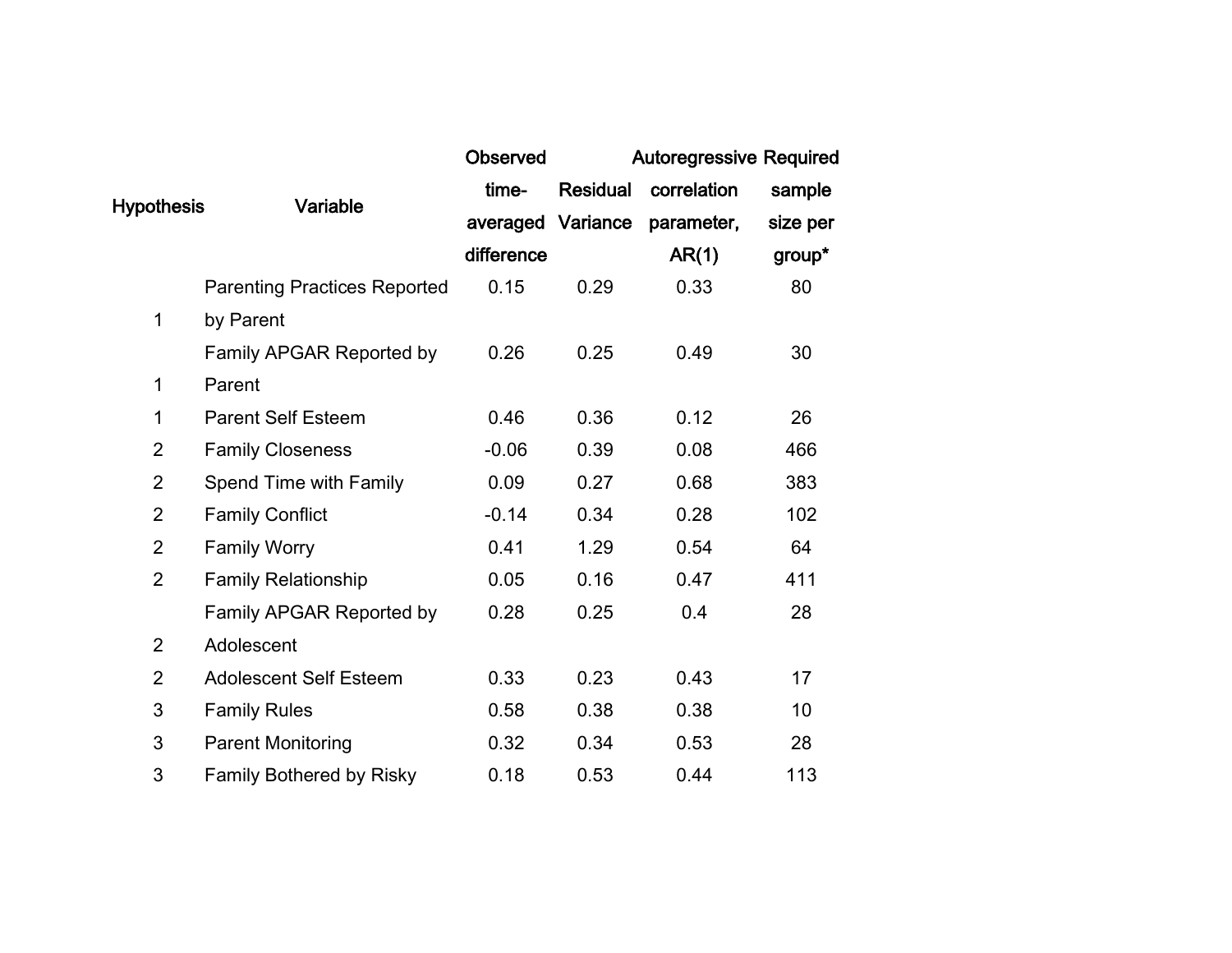|   | <b>Behaviors</b>                  |         |      |          |     |
|---|-----------------------------------|---------|------|----------|-----|
|   | <b>Family Bothered by</b>         | 0.18    | 0.53 | 0.39     | 108 |
| 3 | Smoking                           |         |      |          |     |
|   | <b>Family Bothered by Alcohol</b> | 0.22    | 0.58 | 0.45     | 87  |
| 3 | Use                               |         |      |          |     |
|   | <b>Family Bothered by Drug</b>    | 0.15    | 0.57 | 0.43     | 187 |
| 3 | Use                               |         |      |          |     |
|   | <b>Parents Talk About Risky</b>   | 0.39    | 1.04 | 0.39     | 47  |
| 3 | <b>Behaviors</b>                  |         |      |          |     |
|   | <b>Adolescents Use</b>            | $-0.22$ | 0.37 | 0.54     | 66  |
| 4 | <b>Substances</b>                 |         |      |          |     |
| 4 | <b>Adolescents Use Tobacco</b>    | $-0.3$  | 0.52 | 0.09     | 33  |
| 4 | <b>Adolescents Use Alcohol</b>    | $-0.19$ | 0.3  | 0.09     | 36  |
| 4 | <b>Adolescents Use Drugs</b>      | $-0.1$  | 0.27 | $-0.001$ | 106 |

\* Approximate sample size per group needed to detect the observed time-averaged difference between groups with 80% power, at alpha=0.05, and with 4 repeated measurements.

Examination of the logs that were maintained by the FF facilitators indicated that the facilitators implemented all key components of each of the seven adolescent, parent, and family sessions. Parents and adolescents were enthusiastic about participating in the program, and often wanted the program to continue rather than end at the appointed hour. During the final session when asked about recommendations for changes or modifications in the program, the most common response was the recommendation that the program be continued for longer than 7 weeks, applying this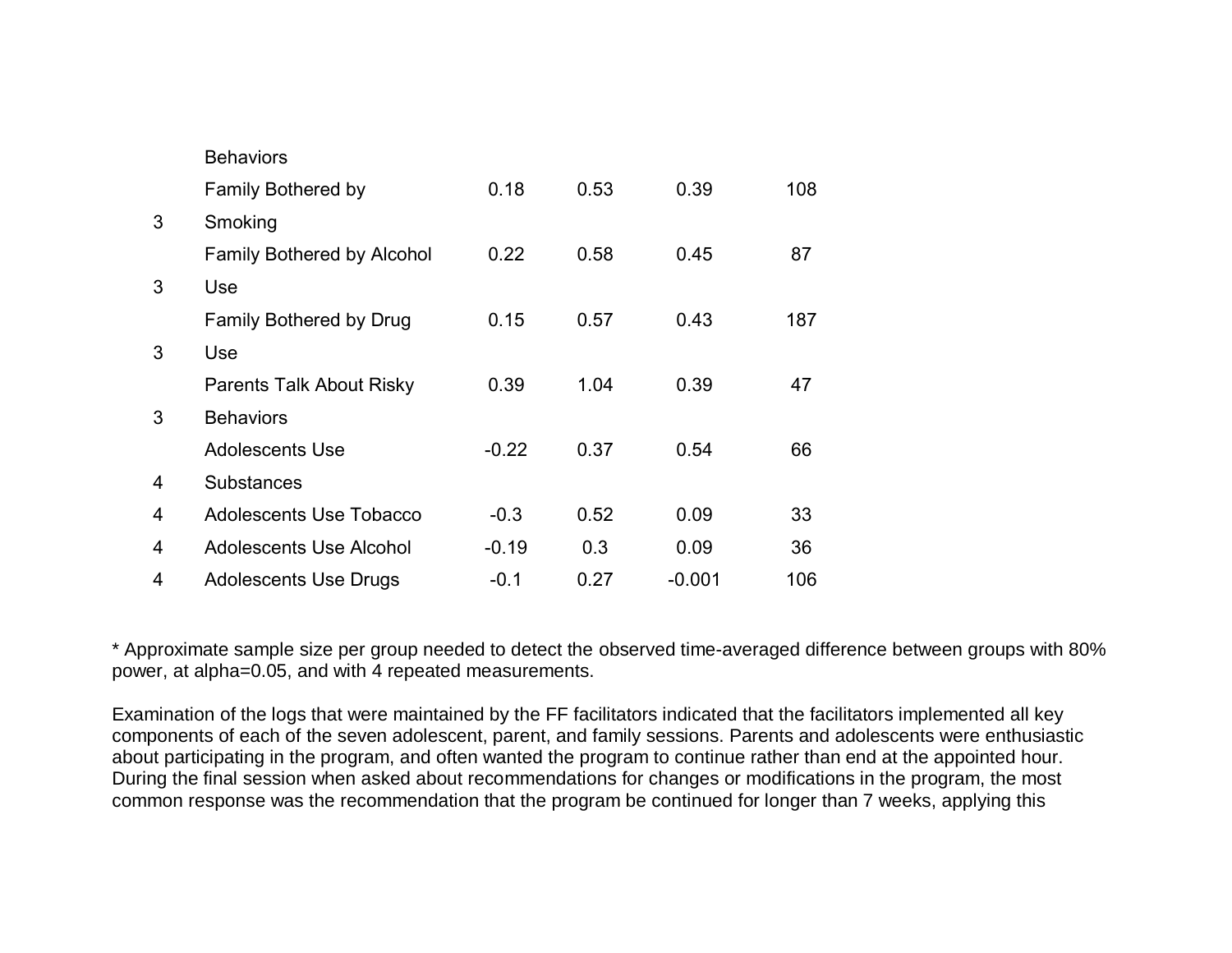program to other populations, allowing more time for each session, including more games in the sessions, adding additional topics, and offering the program to young people who have problems with drugs.

#### **Discussion**

Although the data from the facilitators" logs indicated that both parents and adolescents responded positively and enthusiastically to the intervention, the quantitative findings provided only partial support for the first study hypothesis. The findings did not support the second, third, and fourth hypotheses. There could be several explanations for these findings. The first is that since this was a pilot project, the sample size was too small to detect differences between the intervention and control groups. The use of a small convenience sample recruited from a single school in a low-income neighborhood in Tegucigalpa was a major limitation to the study.

A second explanation for the failure to support the second, third, and fourth hypotheses is that the measures may not have been sensitive enough to detect group differences as a result of the intervention. Although the Family APGAR and self esteem measures were established instruments with extensive documentation of their reliability and validity, these measures have not been used to detect differences as a result of the FF intervention. The scales completed by adolescents to assess their perceptions of family relationships and their use of drugs, alcohol, and tobacco were adapted from measures used in the previous evaluation of the FF program that had been conducted in Peru and El Salvador. Although these scales had face validity and had been adapted from measures used by the Center for Substance Abuse Prevention and from studies conducted in Spain,**[18](http://snrs.org/publications/SOJNR_articles2/n)** there was limited information on the reliability and validity of the adapted scales.

There were group differences identified in the scale completed by parents to describe their parenting practices. This scale was adapted from the pre- and post-test of parenting behaviors that was developed by Virginia Molgard and used in the evaluation of the English version of the SFP 10-14 program. This scale may be a more sensitive measure of change in the parenting behaviors that are targeted by the FF program than the measures of adolescent perceptions of parenting and family measures that were used in this study.

There were significant increases over time in the scores on nine of the study variables (family closeness; family rules; family bothered by adolescent risky behaviors, drug use, smoking, and alcohol use; parent talk about risky behaviors; and adolescent and parent self esteem ). One explanation for this finding might be a Hawthorne effect or a measurement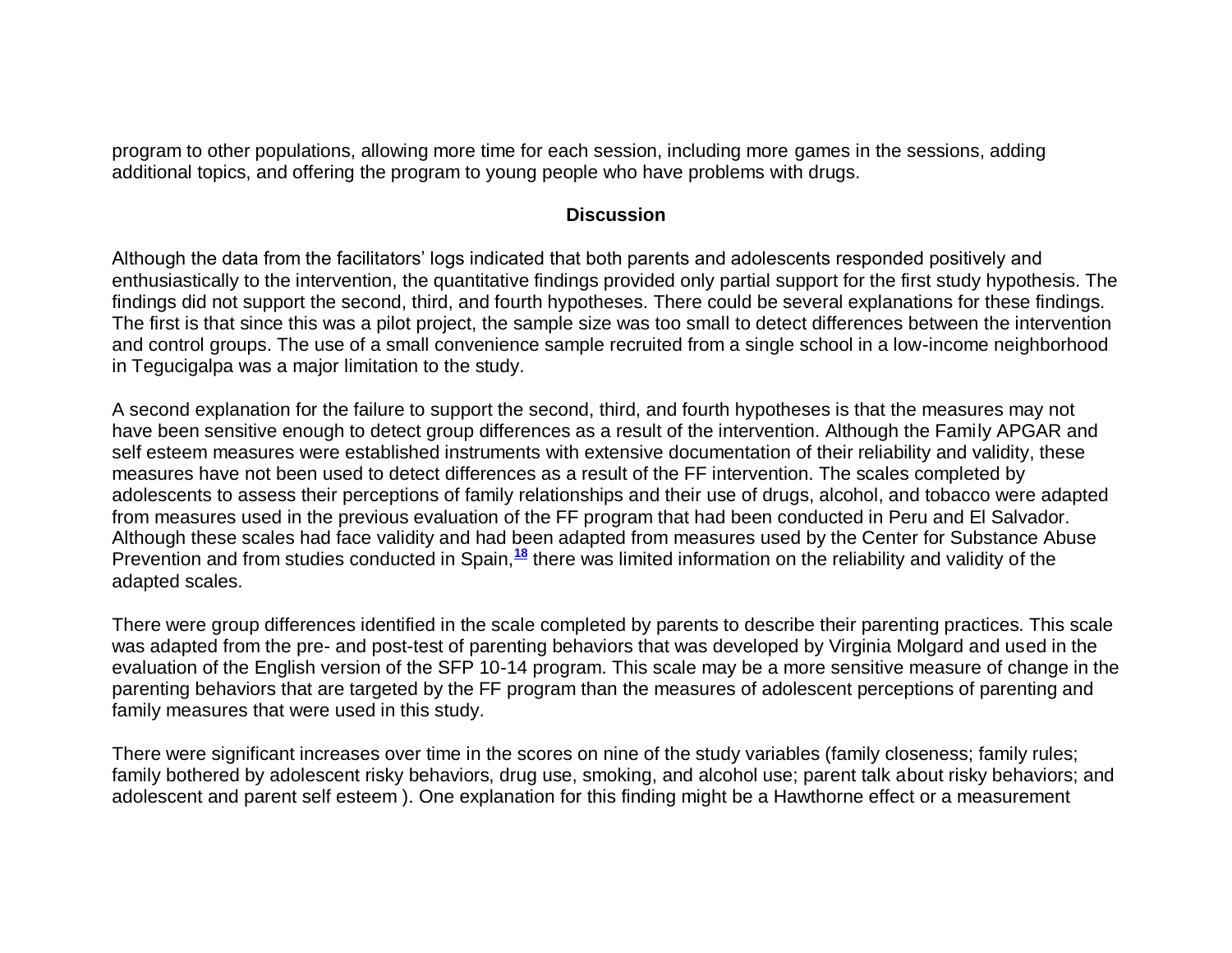effect that influenced reporting by parents and adolescents in both the intervention and control groups. Adolescent self esteem was consistently higher in the intervention compared to the control group from T1 to T4. It is difficult to explain why the randomization failed to balance the groups in terms of adolescent self esteem. However, since adolescents in the intervention group reported significantly higher level of self esteem at baseline compared to adolescents in the control group, it may be that there was little room for improvement as a result of the intervention.

It is difficult to compare results on the parent measures from this study and from the previous study conducted in El Salvador because different measures were used in the two studies. However, the same measures of adolescent reports of parenting and family relationships were used in both studies, so these results can be compared. In the El Salvador study, there were significant improvements in adolescent reports of parental closeness, spending time with families, and appropriate family rules from baseline to the end of the 7-week program among adolescents in the intervention, but not the control group. One reason for the difference in findings between the two studies might be differences in the sample characteristics. The mean age of the adolescents in the El Salvador study was 12.8 years (slightly older than the mean age of adolescents in the present study). A total of 63% of intervention and 60% of control group adolescents in the El Salvador study lived with both parents, compared to 25% and 38.1% in the present study.**[17](http://snrs.org/publications/SOJNR_articles2/n)** Further research is needed with different samples to determine whether these differences identified in the El Salvador study can be replicated. Although the SFP 10-14 program was adapted by PAHO to ensure that it was culturally relevant for Latin American families, the findings from this study suggest that there is a need for further research with different samples, to ensure that the program is culturally relevant and effective in Latin America.

Despite the limitations related to sample size and measurement, there were a number of strengths to this study. There were extensive measures taken to ensure the integrity of the administration of the intervention, including maintenance of logs by the program facilitators to ensure that key components of each session were addressed. The collection of postintervention data at three time points, up to 1 year after the end of the intervention represents an additional strength.

Another strength of this study was the calculation of the approximate sample size per group needed to detect group differences to guide future studies with larger sample sizes. Obviously, a limitation of these calculations, as with any other retrospective power and sample size calculations, is that it is assumed that similar conditions as in the present study would apply. Any changes in the procedures or the intervention would possibly change the effect sizes and required sample sizes. However, some scales such as Family Closeness, Spend Time With Family, and Family Relationship,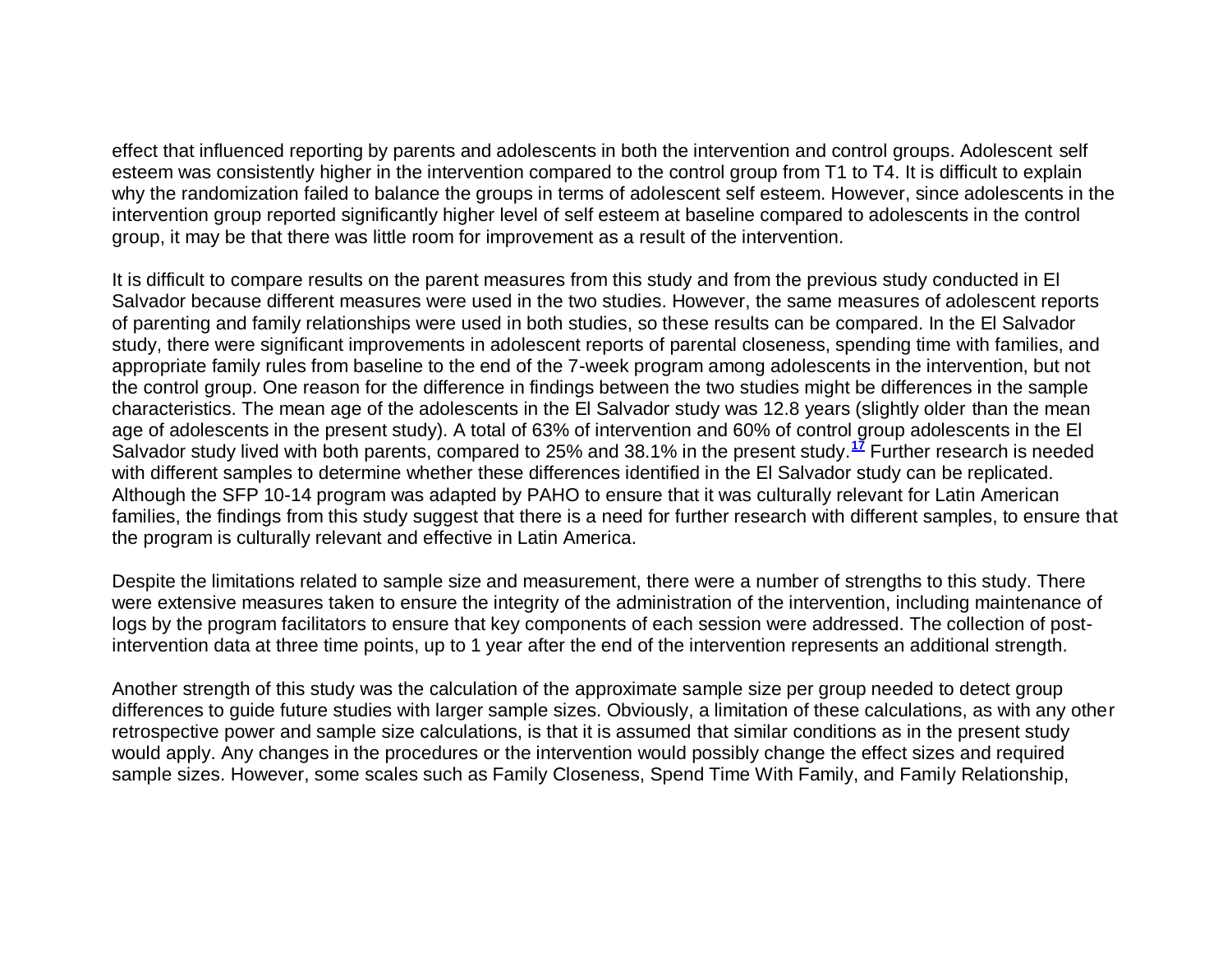appeared to be insensitive to the intervention and it is likely that in future occasions participant burden can be decreased by not applying these instruments.

The findings from this study provide important guidance in planning future evaluations of the Familias Fuertes intervention; outcome data allow more accurate power analyses to ensure an adequate sample size to detect differences in the various subscales that were used. The finding that some of the scales had extremely low power should guide researchers in selection of alternative instruments that may be more reliable and valid. The enthusiastic response of the families who participated in this intervention suggests that the program may be an effective strategy to enhance parent/adolescent relationships and thereby reduce the risk of problems such as teen pregnancy, sexually transmitted diseases, and substance abuse. Further research is needed to evaluate the program with larger samples, and with more valid and reliable instruments, before the intervention can be recommended for widespread implementation in Latin America.

#### *References*

- 1. World Health Organization. (2007). *Helping parents in developing countries improve adolescents' health*, Retrieved from [http://info.k4health.org/youthwg/PDFs/WHOCAH/Parent\\_Advocacy.pdf](http://info.k4health.org/youthwg/PDFs/WHOCAH/Parent_Advocacy.pdf).
- 2. Center for the Improvement of Child Caring. (2005). *Effective parenting campaigns,* Retrieved from [http://www.ciccparenting.org/cicc\\_effective.asp](http://www.ciccparenting.org/cicc_effective.asp).
- 3. Pan American Health Organization. (2008). *Adolescent and youth sexual and reproductive health: Opportunities, approaches, and choices*, Retrieved from <http://74.125.113.132/search?q=cache:GH4S0nQlvzcJ:new.paho.org/hq/index.php> [%3Foption%3Dcom\\_docman%26task%3Ddoc\\_download%26gid%3D1730%26Itemid%](http://74.125.113.132/search?q=cache:GH4S0nQlvzcJ:new.paho.org/hq/index.php) [3D+Adolescent+and+youth+sexual+and+reproductive+health:+Opportunities,+approach](http://74.125.113.132/search?q=cache:GH4S0nQlvzcJ:new.paho.org/hq/index.php) [es,+and+choices&cd=1&hl=en&ct=clnk&gl=us](http://74.125.113.132/search?q=cache:GH4S0nQlvzcJ:new.paho.org/hq/index.php).
- 4. Hubner, A.F.C. (2000). *Perfil de salud sexual y reproductiva de los y las adolescentes y jovenes de America Latina y el Caribe: Revision bibliografica, 1988-1998*, Retrieved from <http://www.paho.org/Spanish/HPP/HPF/ADOL/Perfilweb.pdf>.
- 5. Pan American Health Organization. (2007). *Health in the Americas: Honduras*, Retrieved from <http://www.paho.org/hia/archivosvol2/paisesing/Honduras%20English.pdf>.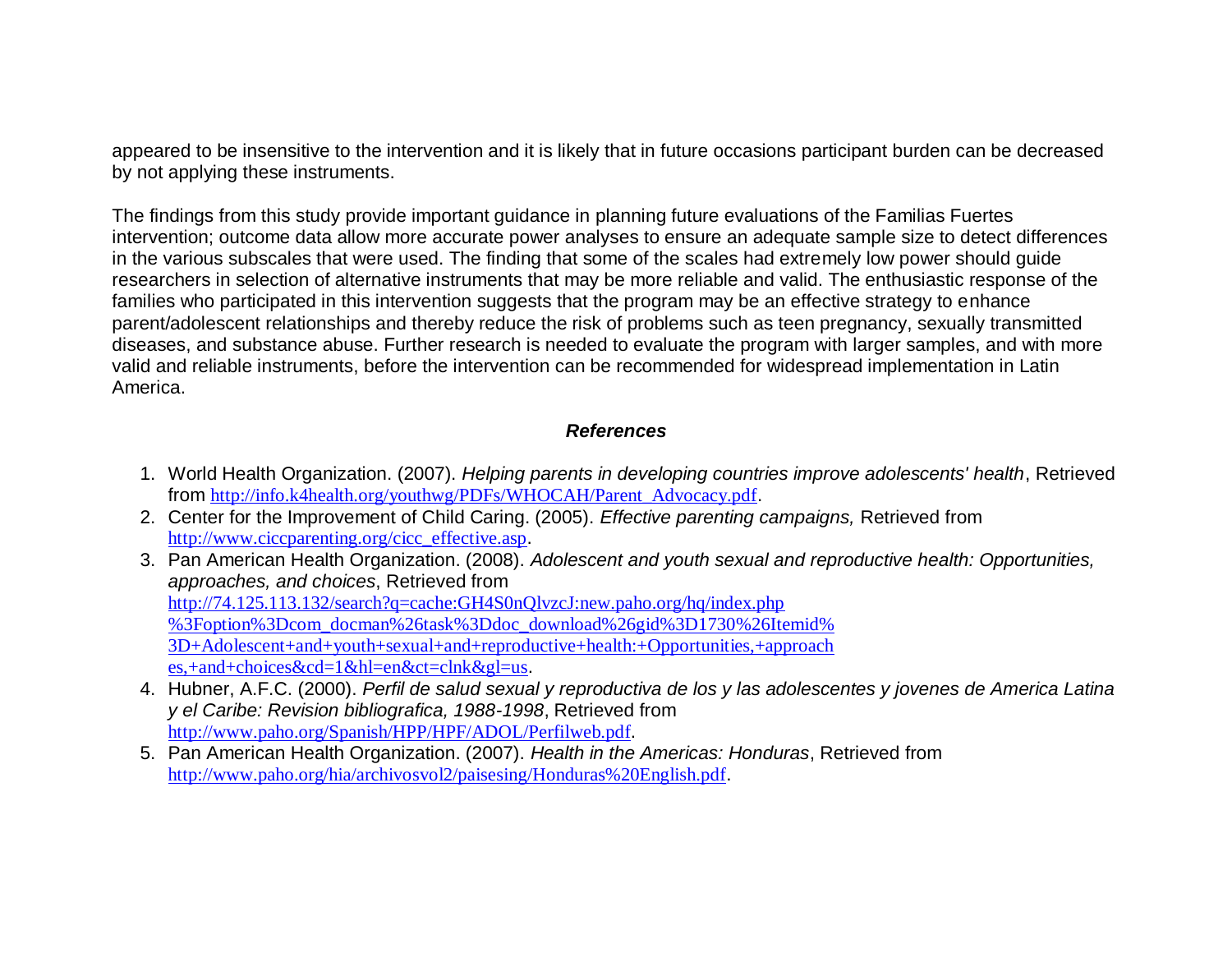- 6. Kaiser Family Foundation. (2009). *GNI per capita*, Retrieved from <http://www.globalhealthfacts.org/topic.jsp?i=123&srt=1>.
- 7. Kaiser Family Foundation. (2009). *Global health facts: Population under age 15*, Retrieved from <http://www.globalhealthfacts.org/topic.jsp?i=82>.
- 8. Iowa State University Extension. (2010). *Strengthening families program for parents and youth 10-14*, Retrieved from <http://www.extension.iastate.edu/sfp/>.
- 9. Foxcroft, D.R., Ireland, D., Lister-Sharp, D. J., & Lowe, G.(2003). Primary prevention for alcohol misuse in young people*. The Cochrane Library*, *2006*(3).
- 10.Hockaday, C. (2006). *Strengthening families program for parents and youth 10-14 Evidence-Based Research*, Retrieved from <http://www.extension.iastate.edu/sfp/inside/research.php>.
- 11.Molgaard, V. K., Spoth, R. L., & Redmond, C. (2000). Competency training: The Stengthening Families Program: For parents and youth 10-14*. Juvenile Justice Bulletin*, *August,* 1-12.
- 12.Spoth, R. L., Randall, G. K., Trudeau, L., Shin, C., & Redmond, C. (2008). Substance use outcomes 51/2 years past baseline for partnership-based, family-school preventive interventions*. Drug Alcohol Depend*, *96*(1-2), 57-68.
- 13.Spoth, R.L., Redmond, C., Mason, A., et al. (2005), Ten-year follow-up assessment of brief, family-focused intervention effects on life-time conduct and antisocial personality disorders: Preliminary results, poster presentation., in *Society for Prevention Research*: Washington, D. C.
- 14.Molgaard, V. , & Spoth, R. (2002). *The Strengthening Families Program: For parents and youth 10-14*, Retrieved from [http://www.strengtheningfamilies.org/html/programs\\_1999/14\\_SFP10-14.html](http://www.strengtheningfamilies.org/html/programs_1999/14_SFP10-14.html).
- 15.World Health Organization. (2007). *Summaries of projects in developing countries assisting the parents of adolescents*, Retrieved from [http://www.who.int/child\\_adolescent\\_health/documents/9789241595667/en/index.html](http://www.who.int/child_adolescent_health/documents/9789241595667/en/index.html).
- 16.Pan American Health Organization. (2006). *Guia para el facilitador*, Retrieved from <http://www.paho.org/spanish/ad/fch/ca/sa-familiasfuertes.pdf>.
- 17.Pan American Health Organization. (2005), Informe de seguimiento y evaluación del programa piloto "Familias Fuertes: Amor y Limites". Universidad Centroamericana José Cañas Departamento de Salud Publica: San Salvador, El Salvador.
- 18.Pérez, J. M. E., Seco, G. V., Hermida, J. R. F., & Villa, R. S. (2001). *Guía de referencia para la evaluación de programas de prevención familiares*, Retrieved from [http://www.emcdda.europa.eu/attachements.cfm/att\\_9907\\_ES\\_guia%20de%20evaluación](http://www.emcdda.europa.eu/attachements.cfm/att_9907_ES_guia%20de%20evaluación) [%20de%20intervenciones%20para%20padres.pdf](http://www.emcdda.europa.eu/attachements.cfm/att_9907_ES_guia%20de%20evaluación).